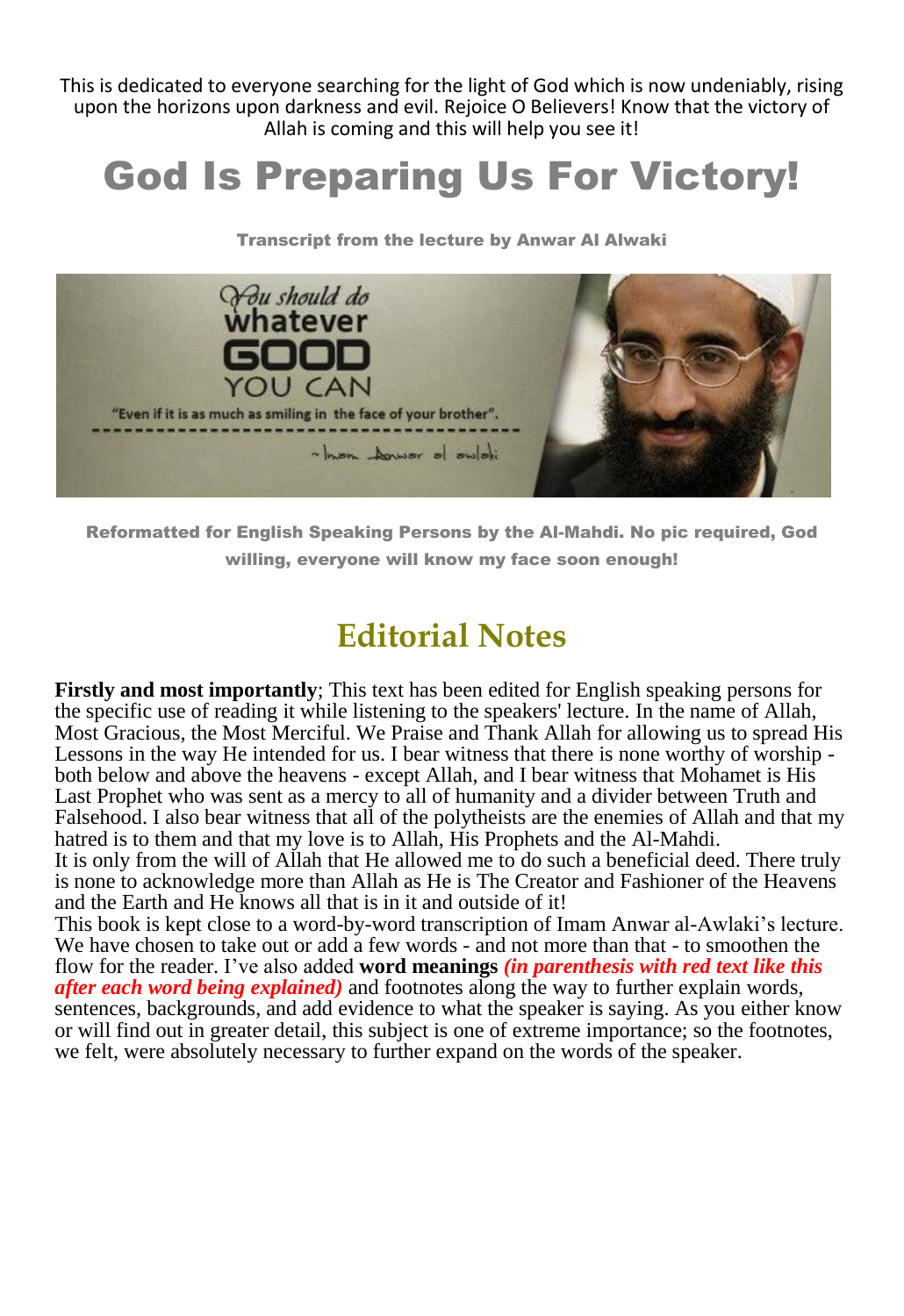### **BEGIN PLAYING [THE AUDIO FILE](https://5truths.com/wp-content/uploads/VictoryFull1&2.mp3) OF THIS LECTURE**

## **I. If Allah wants an end He will create a means for it**

This title is taken from the book on history Al-Kaamil by **Imam** *(a faithful one)* Ibn Atheer. If Allah wants an end He will create for it the means that will lead towards that end. If Allah wants victory for this **Ummah** *(the population of believers existent at any point in time)* and that's really the point we're going to be talking about. If Allah wants victory for this **Ummah** then Allah creates the circumstances for that. So you can sense victory is coming by looking at what is happening today.

If we establish that this rule is correct, then we would be able to prove whether the end is on its way or not. In general, for the issue of victory, Allah has promised in Qur'an and **Rasoolullah** *(Gods' Last Prophet Mohamet)* has promised in the **ahadith** *(Mohamets' own statements)* that eventually this Ummah will be victorious.

And this should be an issue of **Yaqeen** (*certainty*) for all of us. When we say Yaqeen, here it means it's something like an **'Aqeeda** *(total belief)* for us; as a Muslim you need to believe that this Ummah will be victorious, and if you don't believe that then there is a problem in your **Iman**. *(faith)* Why? Because the daleel *(the one guiding)* is so strong to establish this point. Some of the evidences are as follows:

Allah says;

**"And We have already written in the book** *(of Psalms)* **after the** *(previous)* **mention** *(The Torah)* **that the land is inherited by My righteous servants."** *(Quran 21:105)* **So eventually the righteous servants of Allah will inherit the land.**

Allah says;

**"And Our word [i.e., decree] has already preceded for Our servants, the messengers. [That] indeed, they would be those given victory. And [that] indeed, Our soldiers will be those who overcome."** (As-Saaffaat: 171-173)

So Allah promised in the Quran that He will give them victory.

Allah says;

#### **The earth belongs to Allah and He will inherit it to whomever He wills of His servants but eventually the earth will be inherited by the Muttaqeen** *(pious).* (al-'Araaf: 128)

So Allah could give it to the Kafir *(atheists)* or the believers but Allah ends the verse saying the believers will inherit earth.

Allah says;

#### **They want to extinguish Allah's Light with their mouths, but Allah will not allow except that His Light should be perfected even though the disbelievers hate it.** (at-Taubah: 32)

Now what the disbelievers are trying to do is extinguish the light of Allah, the light of Allah is Islam; the Risaalah *(treatise)* of Mohamet. What they are trying to do is to stop the flow of Islam, that's what they're trying to do and Allah says they will fail. They will fail. Sometimes when we look at the amount of money they are spending on fighting Islam it's amazing; and you think about how much Allah has already given them and how many resources are under their hands; and they spend all of this to fight Islam! Sometimes we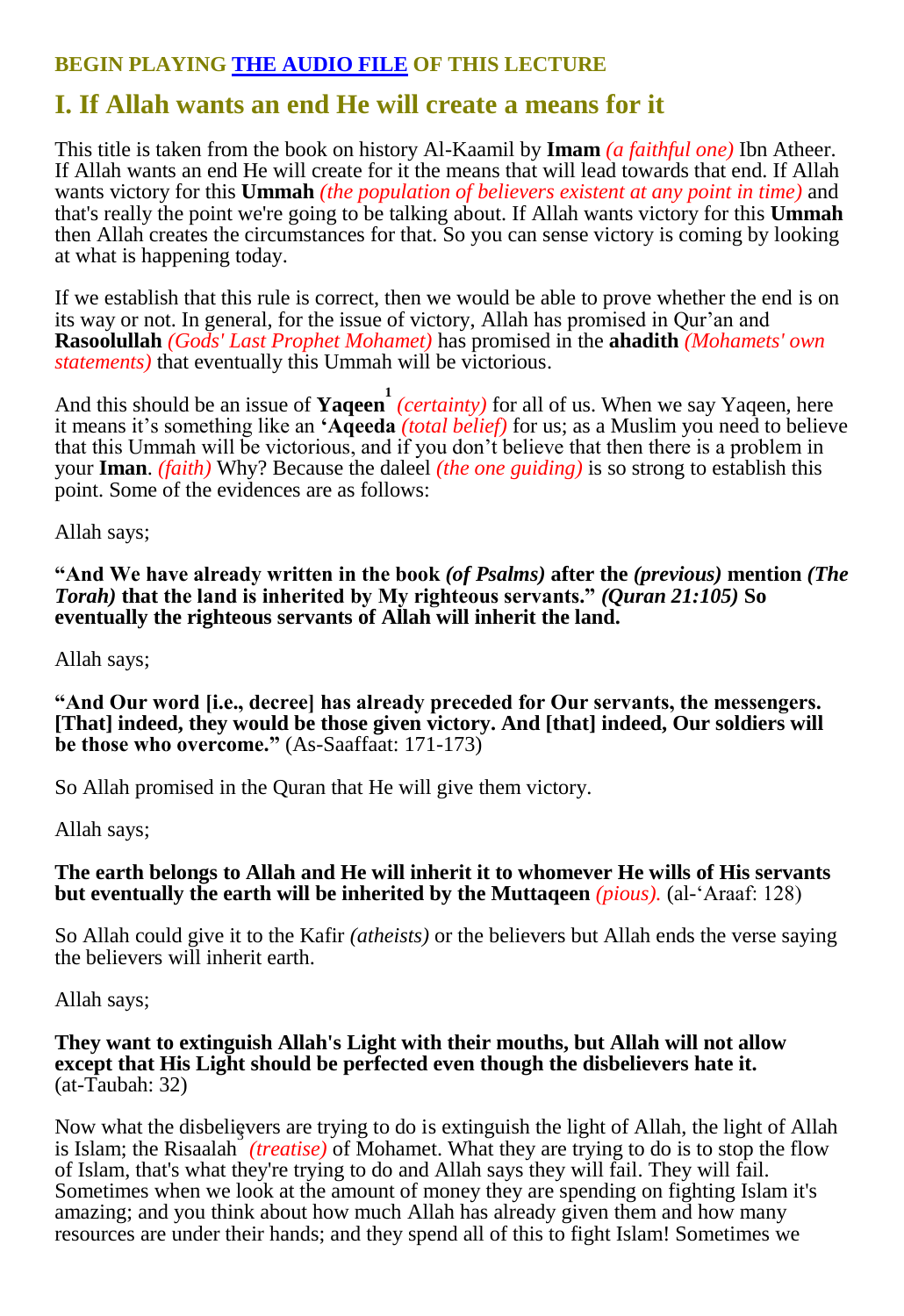complain and say look; they control the media, that they control every powerful newspaper in the world, that they control every powerful radio station in the world, that they control every powerful media outlet on the planet, they control the governments they control the police forces and the entire planet. They have all this money, we have no chance in fighting them so lets just give up and try to use alternative means of dealing with them; lets not collide face-to-face because there is no way we could be equal to them! Let's try to use politics, let's try to use diplomatic means in trying to fight them. But then Allah says "they're spending their money to fight my religion." Allah says;

#### **They will spend it and then they will be defeated.** (al-Anfaal: 36)

So let them spend their money because that's how they will be defeated as Allah says they need to spend their money first and after that they will be defeated. So we should be happy that they are spending their money to fight Islam because that means that victory for Islam is soon; **victory is on its way!**

Yea they will spend it and that money that was spent will be torment, they will regret it and then they will be defeated.

Now they are already talking how this war in Afghanistan and 'Iraq is going to cost them more than the Vietnam War and the Korean War. The Korean War cost about \$200 billion dollars and the Vietnam war cost them \$400 billion dollars and this war in 'Iraq has probably cost them \$800 billion dollars, probably even more; the way its going, the way things are going now they're going to bleed to death, the economy will bleed to death. So it's exactly following the ayah; *(verse)* so they will spend the money and they are going to regret it because they invited this trouble, this war in 'Iraq and Afghanistan was not forced on to them, they chose this battle, so they will regret putting themselves into this trouble: spending all of this money, going broke and then being defeated.

Just like Abu Jahl chose to meet the Muslims in Badr because the Muslims went out in Badr for what purpose, to pursue the caravans, the caravan was safe. Abu Sufyan sent a letter to Abu Jahl, telling him to go back to Makkah as the caravan is safe and that he was able to evade the Muslims, I was able to get away. And he sent the letter to Abu Jahl who was now the head of the army telling him "go back. Take our men back to Mecca, there's no purpose in fighting the Muslims now, the caravan is safe. Abu Jahl said; "No, we are going to go and fight them! We are going to go to Badr and we are going to party there for three days and we are going to drink wine and women are going to sing for us and we want all the 'Arabs to hear about our expedition and to know that Quraysh cannot be humiliated. We want people to know about our strength" So we're going to party there for three days so that the news will spread all over Arabia for people to know not to play with Quraysh again.

So he is the one who chose that battle, he was the one who went to it and this same thing is happening now to America; they have chosen this battle and the end result of it is already known because Rasoolullah said in a Hadith Qudsi that Allah said,

**"Whoever takes My Awliya** *(helpers)* **as enemies, I will wage war against them."** (Hadith Qudsi 25: al-Bukhari)

So it's not the Muslims who are waging war against them, its Allah Azza wa Jall! *(The Great One)* America is in a state of war with Allah 'Azza wa Jall! *(The Great One)*

Allah says;

**Allah has promised, those who believe among you and done righteous deeds, that He will surely grant them succession to authority upon earth, inheritance** *(of power),* **will be to those, just as He granted it to those before them; and that He will surely establish for them their deen, their religion which He has preferred for them; and that He will**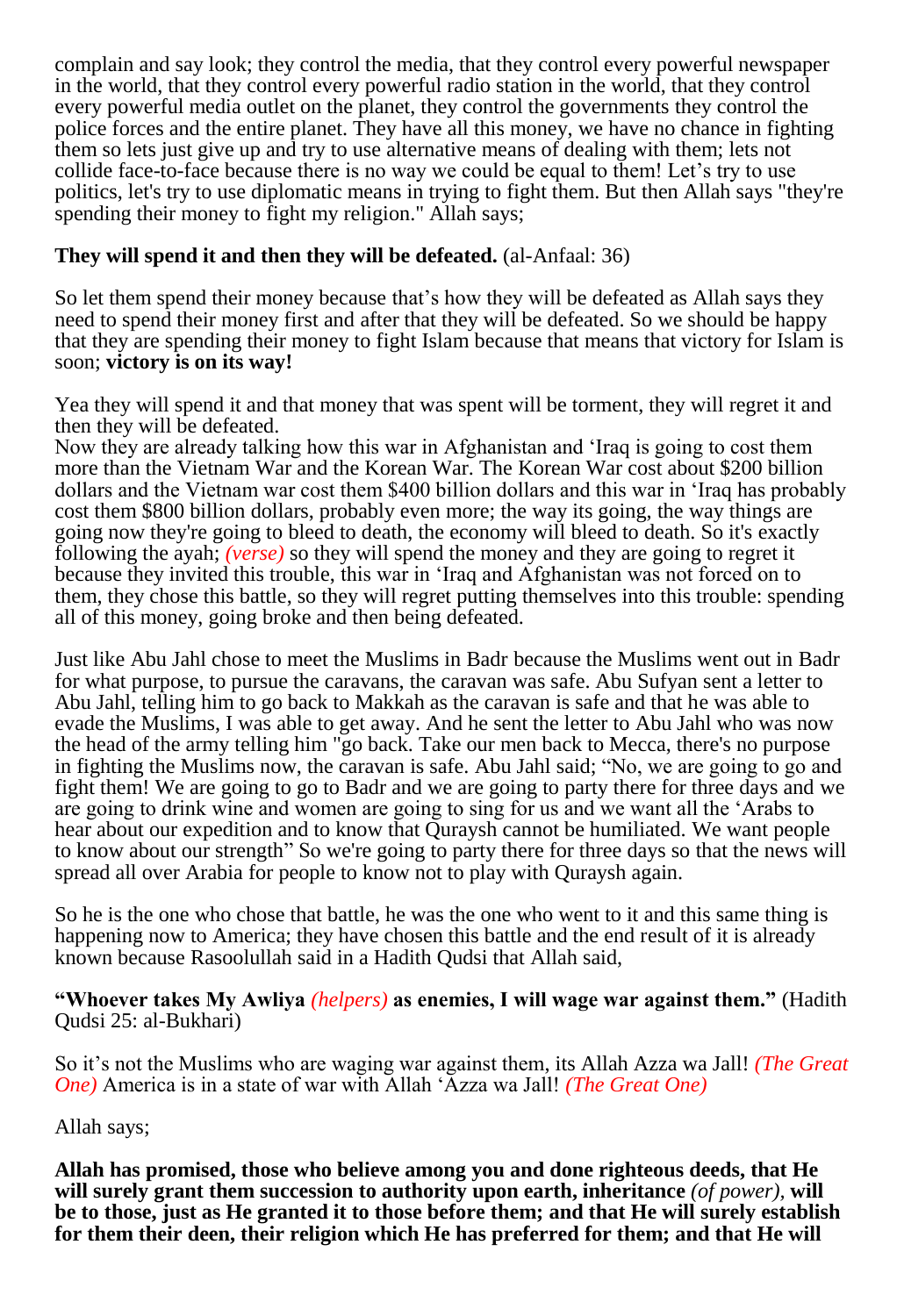**surely substitute them after their fear of security.** *(Muslims are now in a state of fear, Allah is promising us that He will give us security again.)* **For They will worship Me and not associating with Me but whoever disbelieves after that, then those are defiantly disobedient.**

(an-Noor: 55)

Allah has promised this Ummah Khilafah *(chiefdom)* Allah has promised this Ummah: 5 Amn ; *(security)* Allah has promised that His Religion will be established. These are promises, clear promises from Allah. So these are some verses. Let's look a some hadith. *(Mohamets' teachings)*

#### **II. The Return of Khilafah** *(leadership)* **and do not complain about our times**

Mohamet says in the hadith of that you must be aware of, which talks about the stages of our history, first we'll start with prophethood. It will stay with you for as long as Allah Wills, then Allah would take it away. And then it will be (followed by) a Khilafah *(leader)* Rashida *(rightly guided)* It will stay with you for as long as Allah wills, then He will take it away. And then it will be King-Dom and it will remain with you until Allah Wills then He will take it away. And then it will be dictatorship and it will stay with you until Allah Wills then he will take it away. And then it will be Khilafah *(leader)* that will follow the way of prophethood.

Prophethood which is the beginning of the hadith ended by the death of Mohamet. The next stage is Khilafah Rashida and this is from Abu Bakr al-Siddiq to 'Ali ibn Abi Taalib Then it will be Mulkan which is the Banu Umayyah, Banu 'Abbas and al-Khilafah 'Uthmaniyyah. Then after that, he said it will be dictatorship, which we are living under today; it is oppressive rule. Which we are living under today and after that it will be what? Khilafah *(a rightly guided leader, the Al-Mahdi)*

Sometimes we complain about our times, that we are living in the worst times – the Ummah is weak, the Ummah is defeated and disunited, I wish I was living in the time of the Sahabah *(the companions of Mohamet and his followers then)* or I wish I was living in the times of the heroic Islamic eras.

The tabi'een *(generation after the companions)* said to one of the Sahabah: *(companions)* "How did you treat Rasoolullah *(Gods' Messenger)* when he was among you?" So the Sahabi *(companion)* talked about how he used to treat him and then he said they tried to do our best. The Tabi' responded by saying, "If he (the Prophet) lived in our time we would have carried him on our shoulders." What the Tabi' was trying to say is that he didn't treat him good enough, if he was living with us, we would have been better to him than you. The Sahabi responded by saying, "A person does not know what they would have done had they lived in that time; we were fighting our fathers and brothers, we were fighting our fathers and brothers, it wasn't an easy thing. Now your father is Muslim, you brothers are Muslim and entire family are Muslims; so you imagine you are going to treat Rasoolullah *(Gods' Messenger*) in a certain way when he came and gave dawa to us my father was Catholic, I was Mormon, my brother was Catholic, I was Mormon. So I had to fight my family. It wasn't an easy thing. So do not wish, do not ask for something Allah did not destine for you." That was number one, number two;

We shouldn't complain about our time; we should be grateful to Allah that we are living in these days. Why? If you look at the status of the Sahabah *(companions)*, it is the highest status among the Muslim Ummah *(all believers prior)*; they are the highest, they are the best, they are the greatest. And then the Tabi'een *(generation after the companions)* and then the ones who came after them. If we ask the question why? How come the Sahabah *(companions)* were the best? Some of the reasons . . . the Sahaba *(companions)*, built Islam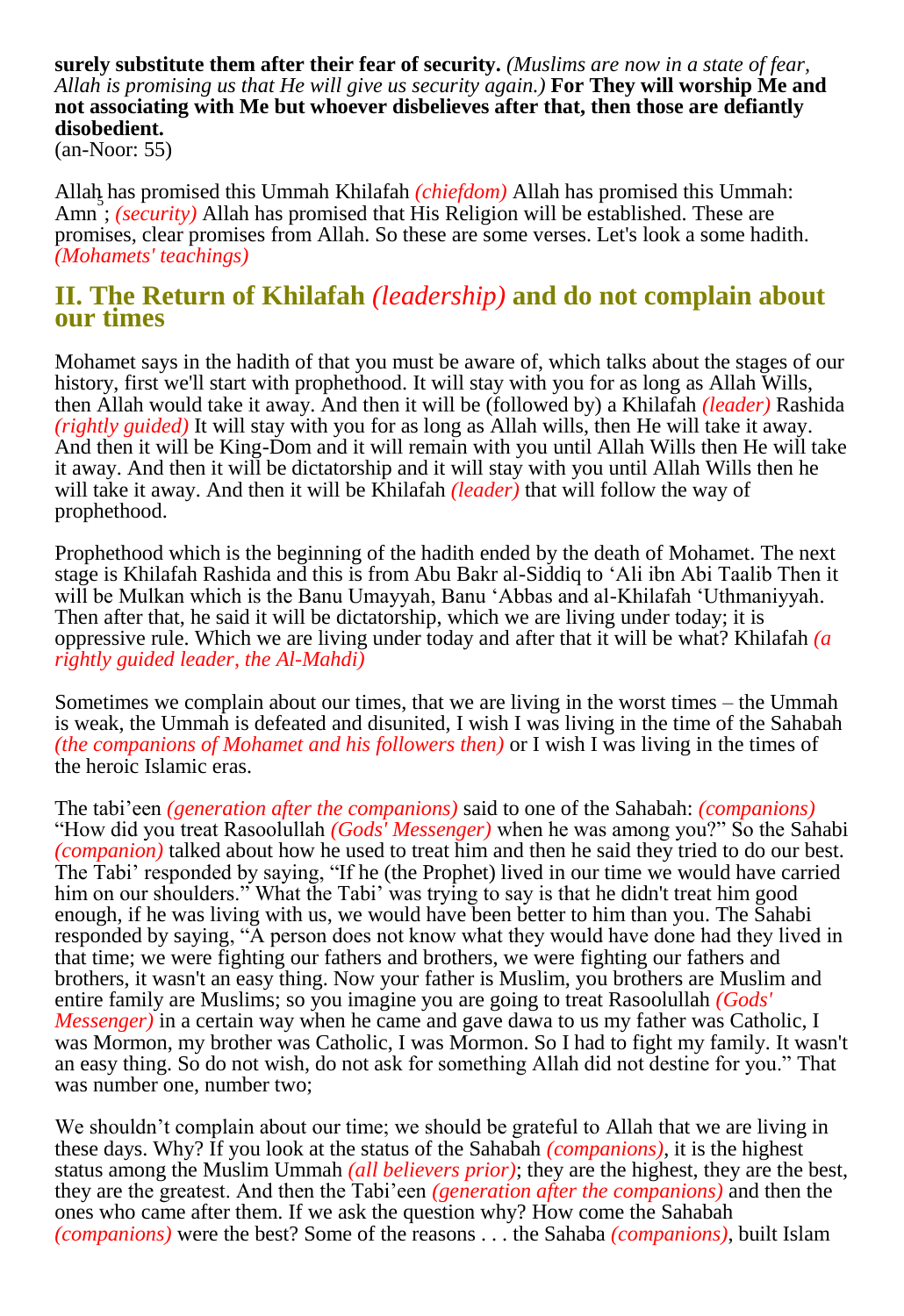from scratch; the Sahabah *(companions)*, came and there was nothing so the Sahabah established the foundation of the Deen *(religion)* while any who came after them, came and the building was already there, they just added some pieces here and there, something was broken so they fixed it, but the foundation was already laid by the Sahabah. And this makes them the best generation because their job was the most difficult job. And it's important for us to realize what is the demand of our time so that we fulfill it. Because the things that the things that at-Tabi'een *(generation after the companions)* emphasized on for example may be different from the things that the Taba Tabi'een *(generations after the Tabi'een)* emphasized on.

Let me give an example to make this point clear: If Al-Bukhari came a hundred years later and did the same thing, he wouldn't have the same status that he has among us now. If Imam ash-Shafi'I came one hundred years later and did the same thing he did then, he would not have the same status that he has among us now. Why? Because the needs were different from time-to-time.

You will notice that the four Imam's of Fiqh *(deep understandings)* lived within the same Century, and the six Imam's of hadith *(Mohamets Teachings)* also lived during the same Century. So that tells you that the need at one time was Fiqh and the need in the other time was hadith. I am saying this because if we want to serve Islam the best now, we need to understand what is needed now.

We find that some brothers would go and emphasize on Da'wah *(proselytizing)* while some brothers will go and emphasize on 'Ilm. *(knowledge)* while some brothers would emphasize on this. We do need to emphasize on these areas, we need to emphasize on every area, but we also need to ask ourselves the question of what is the thing that is needed most in our time today, we would find that it is quite similar to the time of the Sahabah *(companions)* because now we have reached to the lowest level that we have reached in Fourteen Centuries.

So our time now that we are complaining about is the most similar time to the Sahabah, it is not exactly the same but it's the most similar among all the other generations of Muslims. Why? Because when the Sahabah came there was no Islamic authority and there is no Islamic authority today and this wasn't the case for fourteen hundred years. When the Sahabah came, they were fought by their entire surroundings. The two super powers – the Persian Empire and the Roman Empire – and all the 'Arabs around them that were against them. And this is similar to our situation today and this wasn't the case in our history before. In our history before you would find an Islamic authority, in our history before you would find people to assist you in Al-Haqq, *(the truth)* and there was a place to make Hijrah *(emigrate)* to. Now we find that the entire globe is waging a war against you and this is similar to time of the Sahabah. Which means the consequence of this, is that the ajr *(reward)* of the people today could be very great. We are not saying it is equal to the ajr of the Sahabah but it is going to be very great. And that is why Rasoolullah *(Gods' Messenger)* has mentioned in a hadith *(Mohamet's teachings)* that even though the best generation is of the Sahabah, then the Tabi'een, then the Taba Tabi'een, but he said that there will be a generation of people in the end of time and the ajr *(reward)* of one of them will be equal to the ajr of fifty! So the Sahabah said, "Fifty of us or fifty of them?" Rasoolullah said, **"Fifty of you."** 

So the Salah *(Prayers)* will be like the Salah of fifty Sahabah. You fast one day and it will be like the fasting of fifty Sahabah. The ajr is multiplied by fifty, why? Because of the difficulty of that time.

We notice that Rasoolullah *(Gods' Messenger)* said that towards the end of time, there will be people who will be amongst the greatest of this Ummah. Rasoolullah says in hadith that **'Out of 'Aden-Abyan** *(southern Yemen)* **will come out twelve thousand; they will give**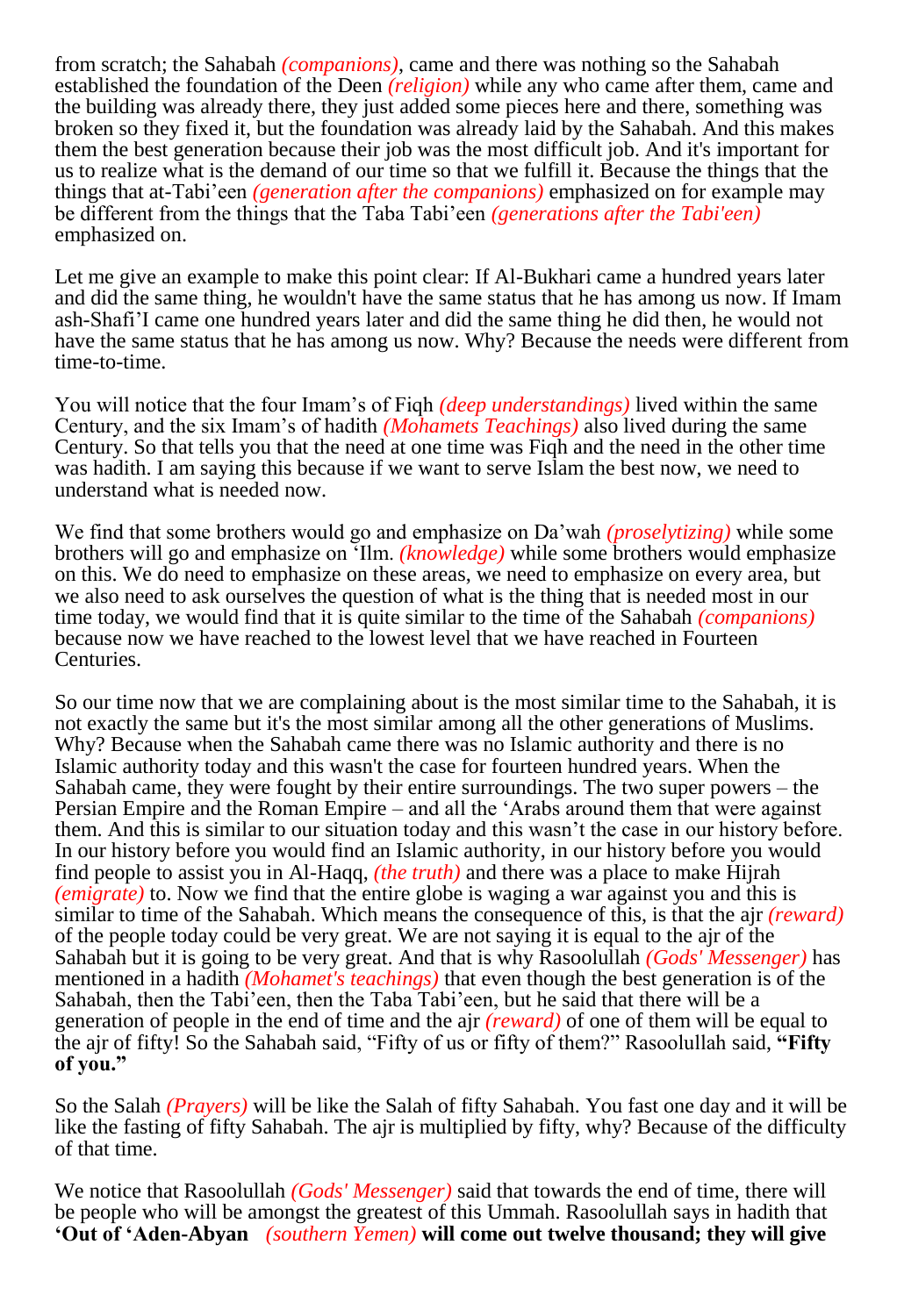#### **victory to the religion of Allah and they are the best between me and them.'**

They are the best between Rasoolullah *(Gods' Messenger)* and between their time. So we can wrap all of these Centuries, and they will be the best. Why? Because their time is similar to the time of the Sahaba. *(the companions)*

So why complain if you are living in the time of the new gold rush; and this is not a gold rush for gold but a gold rush for Hasanaat ? *(good deeds)* And there are some times for example, when the economy is booming so fast and everybody becomes rich. And there are times when things are stagnating and slow so people wish they were living in the time of the boom I would have been a millionaire. We are living in a time of a boom now; we just need to realize it and realize how much ajr *(rewards)* is out there waiting for us if we just go and do something. The ajr *(rewards)* is so great it's waiting for somebody to do something about it. Because when it comes in a time when everything is easy then the ajr is reduced. But when things are difficult, when it's a time of risk, difficulty, the ajr is increased. The ajr is in accordance to the difficulty.

So why complain about a time when it's really the best time? If we are talking about the time when victory is around the corner, Rasoolullah said they *(i.e., the Victorious Group)* will be the ones to who will give victory to the Al-Mahdi, *(King David)* and give victory to 'Esa ibn Maryam *(Yeshua);* if we are close to that time, I'm just saying that if we are close to that time the ajr is astronomical, and we can't even imagine how much ajr is out there to be handed out. But the thing is we do not want to be waiting on the sideline when all of this is happening; people are making millions and you're sitting at home doing nothing. So we shouldn't complain about our time.

#### Rasoolullah said, **"Allah showed me all of the earth and this hadith is only for the Muslim, Allah showed me the entire earth and He told me that the kingdom of my nation would reach to all of us.**

So this religion will reach to every continent, to every country, and to every city. The banner of La ilaaha illAllah *(none but God are to be worshipped)* will enter into every city. This religion will reach wherever night and day reaches; is there a place on the planet where night and day doesn't reach? This religion will reach wherever night and day reaches. So you O Kafir, *(fools)* O Munaafiq, *(fake Muslim)* if you want to hide away from this religion you will need to go to mars or the moon, or somewhere else! There will be no place for you on dunya! *(Earth)* So we must all agree that victory is on its way, but the question is when? A month from now? A year from now? A hundred years from now? A thousand years from now? That's the question. Victory is coming, no doubt. But the question is when?

## **III. Victory is very soon**

Now I'm going to state, to make a claim and let's try to prove if it's true or not. The claim is that victory is very soon. Now let's try to prove this hypothesis and see if it's true or not;

I am going to use the principal: **If Allah wants an end He will create for it its means.**

First of all is this rule correct or not? Let's look at history: Does Allah really prepare the ground for events, does Allah bring circumstances to fulfill an end?

There is a hadith in Bukhari from A'isha Rasoolullah he was making Da'wah *(proselytizing)* in Mecca for thirteen years and he reached to a dead end and now Rasoolullah was trying to find an alternative. He went to at-Taif *(distance travelers)* but they turned him down. Every year in the time of hajj, he would present himself to the tribes and ask them for a specific thing  $-$  'Give me support so that I can convey the message from my Lord,' I want you to provide me with support so that I can convey the message of Allah, and they were turning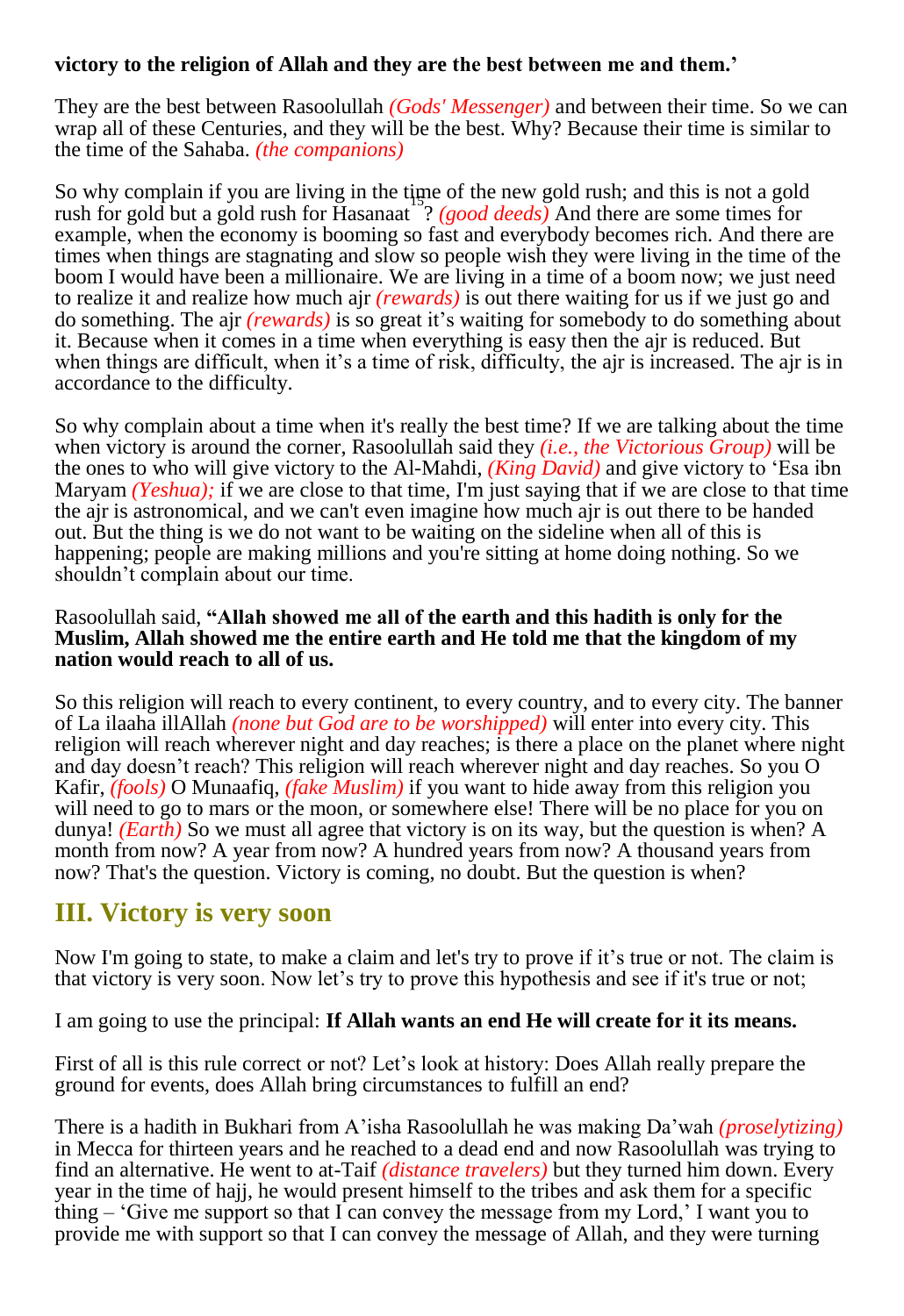#### him down.

Now Allah wanted this ajr *(reward)* to go to someone else: He Wanted it to go to Al-Aws wal Khazraj. *(2 tribes of Medina)* So how did this happen? Al-Aws wal Khazraj were locked to this feudal war that was endless. They would wake up every day and fight each other; that was their life. After a while, this gets to you. You know, you can have the courage and the emotional high to go and fight today but for this to carry on for years, after awhile it wears you down. Yes, you can be a tough fighter, a warrior, yes you could sacrifice your money, you could sacrifice your peity, but this was getting beyond what they were able to withstand. Then we have this battle called Bu'ath. This battle between Muslim tribes. *(enemy tribe)* A'isha *(Mohamets' wife)* said regarding it, "The day of Bu'ath was a day Allah had given as a gift for Mohamet." Rasoolullah had nothing to do with Bu'ath, it was in Madinah and he had nothing to do with Madinah at that time; so what was this day of Bu'ath? It was a day when the two tribes fought and the leadership of both tribes were massacred in that day. So when the Prophet went to them, their Mala *(leadership)* was gone and the heads of the people were killed and they were injured.

If you notice throughout your reading of Qur'an, that the ones who stand against the Ambiya *(prophets)* are who? It's a class of people given a title in Qur'an of mala. Who are al-mala? The mala are the leadership; it could be the political leadership, economical leadership, media leadership, they could be the social leadership. It is these people who stand against the Ambiya. *(prophets)* Why?

Because they are ones who feel that they would lose at any change to the status quo. These leaders are the ones who are benefiting from the status quo and they don't want any change to it. So they resist the da'wah *(proselytizing)* of the Ambiya *(prophets)* because they know that the Ambiya are coming to strip them from their power and give their power to the book of Allah. So now you all become equal and the Khalifah *(Muslim leader)* among you is only appointed to establish the rule of Allah, not to establish his own personal interests. So Abu Bakr is not there for his own benefit, he is there to establish the book of Allah. And that is why he is called "Mas'ool" a person who is asked. Mas'ool" is a person who is asked on the day of judgement. That position of responsibility puts you in the status or place where you will be questioned by Allah on the Day of Judgement. So it is a place where nobody wants to be; that's why the Khulafa' *(Muslim leader)* had to be forced in to that position. Abu Bakr wanted to give baiy'ah *(allegiance)* to 'Umar. 'Umar was handed the Khilafah *(Muslim leadership)* by Abu Bakr by force.

And then the people were telling 'Abdullah ibn 'Umar to take it and 'Umar ibn al-Khattab told his son; "I don't want to have two of my family to be held in this position on the Day of Judgment." Your father is enough. Why have my sons put in this position of trouble on the day of judgement?

So al-Mala *(nobels)* are the ones who stand against Islam; they are the ones who stand like Fir'awn, Qaroon. These are the people who stand, Abu Jahl and Abu Lahab, Abu Seann. These are the people who are benefiting from the money, from the status quo, they're benefitting position, they're benefitting fame, they're benefitting respect. So they are the ones who stand to loose because in reality even if people think they are free, they are not free. If you are living under a man-made system you are not free.

That is why when Rabi'a ibn 'Amir went to the leader of the Persians. The leader told him, "Why are you coming to our land? If you are coming for money we're going to pay every one of you a salary so leave us alone." But he said, "That is not why we are here. We are sent to free the creation from being slaves to one another to being slaves of Allah. We want to free you from being slaves to the creation into being slaves of the Creator of the creation! And from the oppression of religion to the justice of Islam.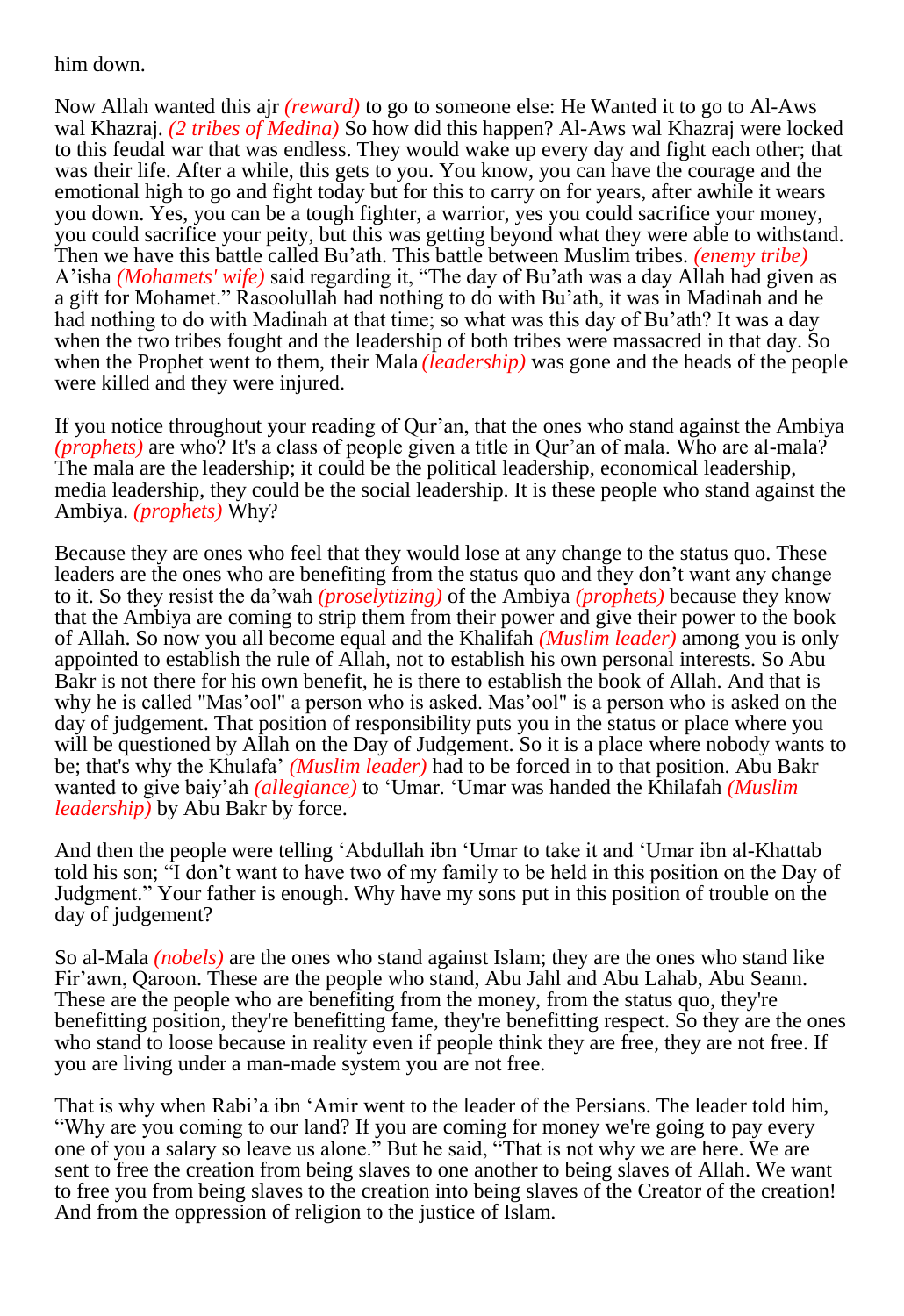So, Rabi'a ibn 'Amir was not a student of religion, he didn't go to colleges to study religions. Nevertheless he is saying that all religions are Dhulm *(unjust).* He didn't need to learn about religion because he knows from Wahi *(scriptures)* that every religion, even if I don't know what it is, is an oppressive religion and the only religion that will offer you justice is Islam. You are taking people from the oppression of religion to the justice of Islam. And we want to deliver people from the narrowness of this world, to the vastness of this world and the afterlife!

So, Yaum al-Bu'ath was a preparation, the leadership was gone. That is why when the men from al-Ansaar went to Hajj and they heard about Mohamet what did they say? They said, 'Let's take this man to our land and may Allah unite us through him.' They were lost; they lost their leadership. SubhanAllah *(God Is Perfect)* humanity without leadership cannot survive; humanity needs leadership in good and in evil. That is why the camp of Ar-Rahman *(God)* has a leadership and the camp of Ash-Shaytaan *(degenerate snaking imposters who are human/nephilim hybrids living then and today)* has a leadership. That is our nature; we have to have somebody to show us the way.

Also another form of preparation was that they were neighbors of the Jews, so they knew that there was a Prophet coming. Unlike the rest of the 'Arabs who did not know anything about Prophethood the Ansaar *(believers)* would hear the Jews tell them, 'A Prophet will be sent among us and then we will kill you like 'Ad was killed.' So the Jews were threatening the Ansaar *(believers)* telling them just wait until a Prophet comes and we're gonna wipe you out. But it was the other way round. Isn't this preparation for an end? Allah wanted Ansaar to become Muslims and he wanted them to give support to Mohamet.

So history was preparing them. The Ansaar were fighting in Bu'ath having no clue that this day would be the day that would bring them close to Islam. It was a war in Jahiliyyah *(ignorance)* but it was bringing them closer to Allah 'Azza wa Jall. *(The Great One)*

**Another Example:** 'Umar ibn al-Khattab sent an army to fight against the Persian Empire. The leader of the Muslim army, Abu 'Ubayda ath-Thaqafee, was very courageous however he has taken more risks than he should and that led to a defeat for the Muslims in the battle of al-Jisr. Half of the entire Muslim army in Persia was killed on that day. Half of the Muslim army in Persia was wiped out. So now it's the golden opportunity for the Persian Empire to take out the rest. 50% of your army is gone; so now they thought that the tide was turning in their favor and now they're going to kick the Muslims out for good. And the Muslims are going to loose all of the ground they have conquered so far. Mahmoud Shaakir, the author of At-Tareekh Al-Islami, said, "But Allah is with the believers." If the believers fulfill the requirements of victory, they are going to get victory one way or another. If they have friends or if they don't, if they have the nuclear bomb or they don't, if they have thousands of soldiers or if they don't, these are not the issues that matter. If you fulfill the requirements of Iman *(faith)* then Allah will give you victory because as Allah said;

#### **Allah is the Protector of the believers.** (al-Hajj: 38)

Not the ones who have a lot of weapons, not the ones who have a lot of numbers; it is the ones who have Iman. *(faith)* That is the condition that is needed. So even though it looked like the Muslims were going to lose, but SubhanAllah, *(God Is Perfect)* Allah created the means towards the end. So whenever the Muslims get into trouble, Allah is the one who delivers them out of it. What happened is, in the Persian Capital, the two main leaders starting fighting with each other; half of the army broke with Rustum and the other half went with Fausam.

So the general who was appointed to fight the Muslims was recalled back to the capital to resolve this dispute. So the Muslims who were in danger of being wiped out permanently are now alone sitting there and this gave the Khalifah *(Muslim leaders)* enough time to send in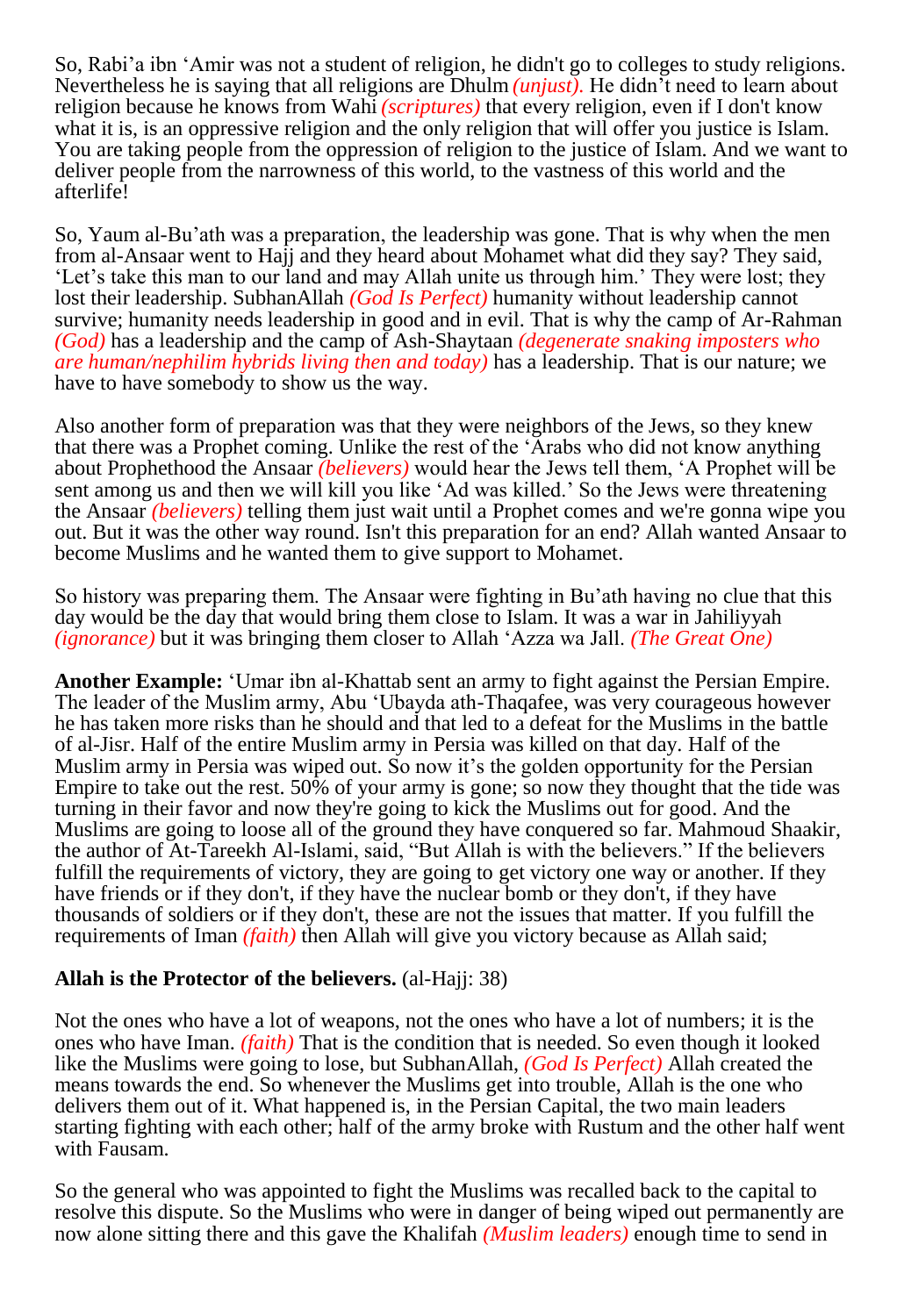reinforcements and to carry on the fight. And this dispute happened at the exact moment that was needed because Allah wanted this land to be opened. So even though the tide was turning against the Muslims, Allah is going to give them victory.

A third example was from the Crusades. Salahuddin Ayyubi started out by uniting the Muslims around the Holy Land and he decided to do what many of the Ameer's *(other Muslim leaders)* before him were too afraid to do and that was to start war with the Crusaders. Because now the Crusaders had occupied the entire coastal land along with Jerusalem and some important areas and alShaam *(Syria, Jordan, Lebanon, Yemen and Palestine*). So Salahuddin instigated this fight and the Crusaders took him seriously, they knew this was not a simple leader, that Sal.ahuddin is up to something. The Muslim leaders were telling Salahuddin; "You're crazy. Ar-Room. *(Rome)* What are you crazy, what are you trying to do? You're starting out a war with Ar-Room. *(Rome)* They said 'Ar-Room is a sea without any shore.' – as far as you can see it's ar-Room. *(Romes')* In other words they were saying that ar-Room is going to send us a flood because Europe is united, the population was huge and they will be fighting a disunited Ummah. So Salahuddin was fighting with part of the Ummah *(population of believers)* and not the entire Ummah, the Ummah was shattered at that time. So Salahuddin was going to be fighting against a united Europe, and he is leading an army that is very modest. The Muslim leaders were telling him that you're crazy, you've lost your mind. Who are you trying to start war with? You can go and fight your Muslim neighbor, that's fine but Ar-Room? *(Rome)*

But tawakkul *(reliance)* on Allah and he went ahead and started attacking them and he started taking away land from them. So now the Pope started mobilizing Europe for a new Crusade, the fourth Crusade, and this was going to be the largest because it's against who? It's against Salahuddin. And you can see the importance Europe is giving this Crusade by knowing who is going to lead it. If they are going to send a small general to lead it, that means they are not going to take it seriously but who was leading this crusade? It was led by the King of England, the King of France and the King of Germany; they themselves are going to go out and fight in Filistine. They're not going to appoint their generals to go, they would lead the armies' themselves. The King of England, Richard, lionheart. We're not talking about any king, we're talking about Richard lionheart. And the King of France, the King of Germany, Fredrick Barbarossa, Barbarossa means "red beard". These three kings are going to lead the crusade. Because these kings were going to go out, the size of the army was huge compared to the standard of that time. Some sources mention that the army of Frederick Barbarossa *(King of Germany)* alone was 300,000. In those days, this number is a number that people would hear and they would collapse out of fear. 300,000 you just fall down dead. Now the army was so huge the entire European Navy and merchant ships were not sufficient to carry it. So the army of France and the army of England went by sea but the army of Germany had to go by land. It was too huge. Now let's see what our Scholars said about this.

Ibn Atheer says; 'They came to us on land and on sea. Ibn Atheer says; The news spread among the Muslims that the German King was coming with an army 300,000 strong and that he is approaching from the North. So the Muslim Sultan and the Muslims were concerned and fear was getting to them. People were afaint, this was an army of 300,00. Ibn Atheer says, and I want you to think about this . . . Many of the Scholars prepared themselves to go out and fight to al-Shaam *(Damascus)* for love of Jihad *(Striving or struggling in the cause of God)* but then many of them went back when they heard the numbers of the French.'

Why did they go back? Does the fiqh *(understandings of faith)* change when the numbers are more? They went out to fight Jihad but came back and these were 'Ulema*. (Muslim scholars)* I think there's a point to make on this statement, that 'Ulema are not infallible; they are not Ambiya. *(messengers)* So if people are going to blindly follow 'Ulema, *(Muslim scholars)* there is no guarantee that they are going to take them to the right path. And I am not generalizing about all Ulema, because Ibn Atheer says some of them went back. There will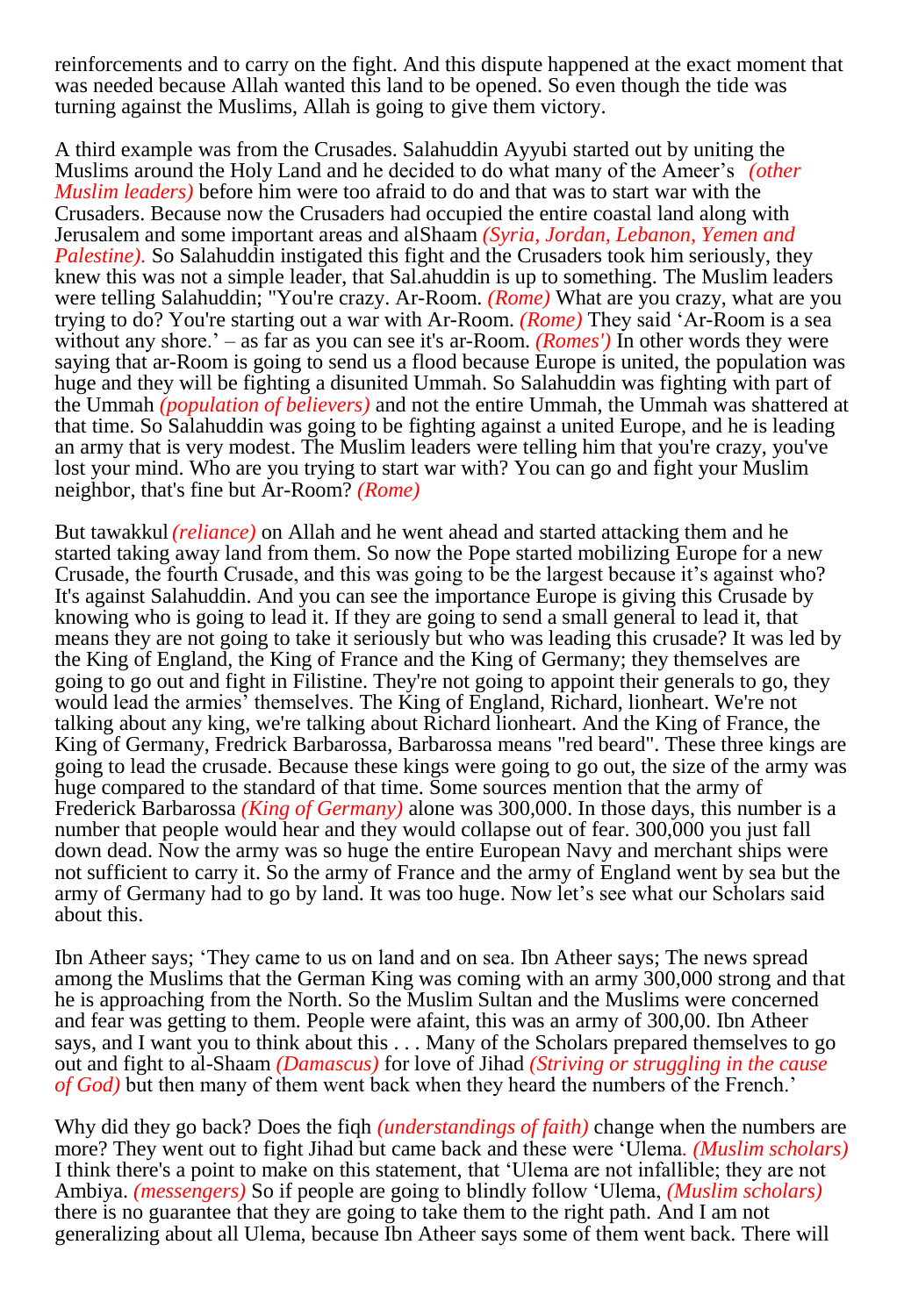always be in this Ummah *(population of believers)* a part that is carrying the right knowledge, but what is happening is sometimes people try to find a way out of responsibility and they would hang it on the 'Ulema *(Muslim scholars)* saying, 'This 'Alim *(1 Muslim scholar)* did not give this fatwa *(ruling),* 'This 'Alim did not tell us to fight Jihad *(Striving or struggling in the cause of God)*. So they would blame it on the 'Ulema *(Muslim scholars)* when there are 'Ulema who are telling you otherwise; there are 'Ulema who are telling you to do the right thing and there are 'Ulema who are carrying the right Manhaj. *(methodology)* They might be in jail, they might be killed, they might be underground or they might not be famous because no television station will broadcast their Khutbah *(sermons)* but they are 'Ulema. *(Muslim scholars)* Another issue is that we are living in an interesting time when the 'Ilm *(knowledge/reputation)* of a person is in accordance to how famous he is and that is not a right standard, that's not the correct standard for 'Ilm. *(knowledge/reputation)* At the time of the early 'Ulema, *(Muslim scholars)* an 'Alim *(1 Muslim scholar)* would be considered an 'Alim by the testimony of the 'Ulema. His teacher would give him Tazkiyya *(spiritual training* He would say he is an 'Alim.

And then they would have a seat for the fatwa and that would be given to the 'Alim who most of the 'Ulema think is most knowledgeable. But now it is the government who appoints the 'Alim and then he becomes an 'Alim suddenly why? Because the government appointed him, not because the 'Ulema said he's an 'Alim but because he was given this position by the government. He becomes an 'Alim because he is saw on many satellite tv channels and because he's given this special spot on the radio station he suddenly becomes an 'Alim. This is not the correct standard for 'Alim. We need to follow al-Haqq (truth) wherever it is.

So Ibn Atheer says these 'Ulema ran away when they heard that the French are many they ran away. They just left and went away! And because he is an 'Alim he is going to find an excuse for, he's going to find daleel *(evidence)* - because he's an 'Alim he will know how to twist the ahadith *(Mohamets' teachings)* or twist the ayaat *(scripture)* and make it sound that this is the Shari'ah *(Islamic legal)* thing to do. It's not that he's afraid, he won't go to the people and say; 'Listen I'm a coward, sorry I can't go ahead with this,' no he's gonna say that fighting is not hikmah *(wise)* and that there is no hikmah *(wisdom)* in it, or that Salahuddin is insane and we told him not to but he went ahead and did it, or that Salahuddin does not have 'Ilm *(knowledge/reputation)* or he does not speak Arabic right or know it so who is he to give a fatwa and take this Ummah to this trouble and lead them into this disaster by fighting the French. 'He needs to go and follow the 'Ulema *(Muslim scholars)* and take the fatwa from us but he didn't, he didn't listen to us, so let him go and die.' So they ran away; so what's happened? It is a test from Allah. It's a test for Salahuddin. It's a test for the the Ummah.

The armies were approaching so, the test was there. Some of the Muslims stayed steadfast and some ran away. Just like it was with Musa and Bani Israel when they reached a dead end when the sea was in front of them; it was a test for the Ummah. Allah did not want to destroy the Mu'mineen; Allah wanted to test them. Musa *(Moses*) reached to a dead end; the sea was in front of him and Fir'awn was behind him. So Bani Israel *(Israelites)* came to Musa and said; 'You lied to us. You told us that Allah is going to save us. You told us that Allah is going to protect us. And here we are facing death. The sea is ahead of us, Fir'awn is behind us; there's no way out.' What did Musa say? No, what you are saying wrong.

#### **"Allah is with me and will guide me."** (ash-Shu'ara: 62)

'I disbelieve my eyes when I see the sea in front of me and Fir'awn behind me. I disbelieve my ears when I hear these words from Bani Israel that I lied to them. I only believe in my Iman *(faith)* Allah promised me and He will fulfill His promise.' So now the test was over and Allah told him to strike the sea with his stick. It showed who will be steadfast and who will not.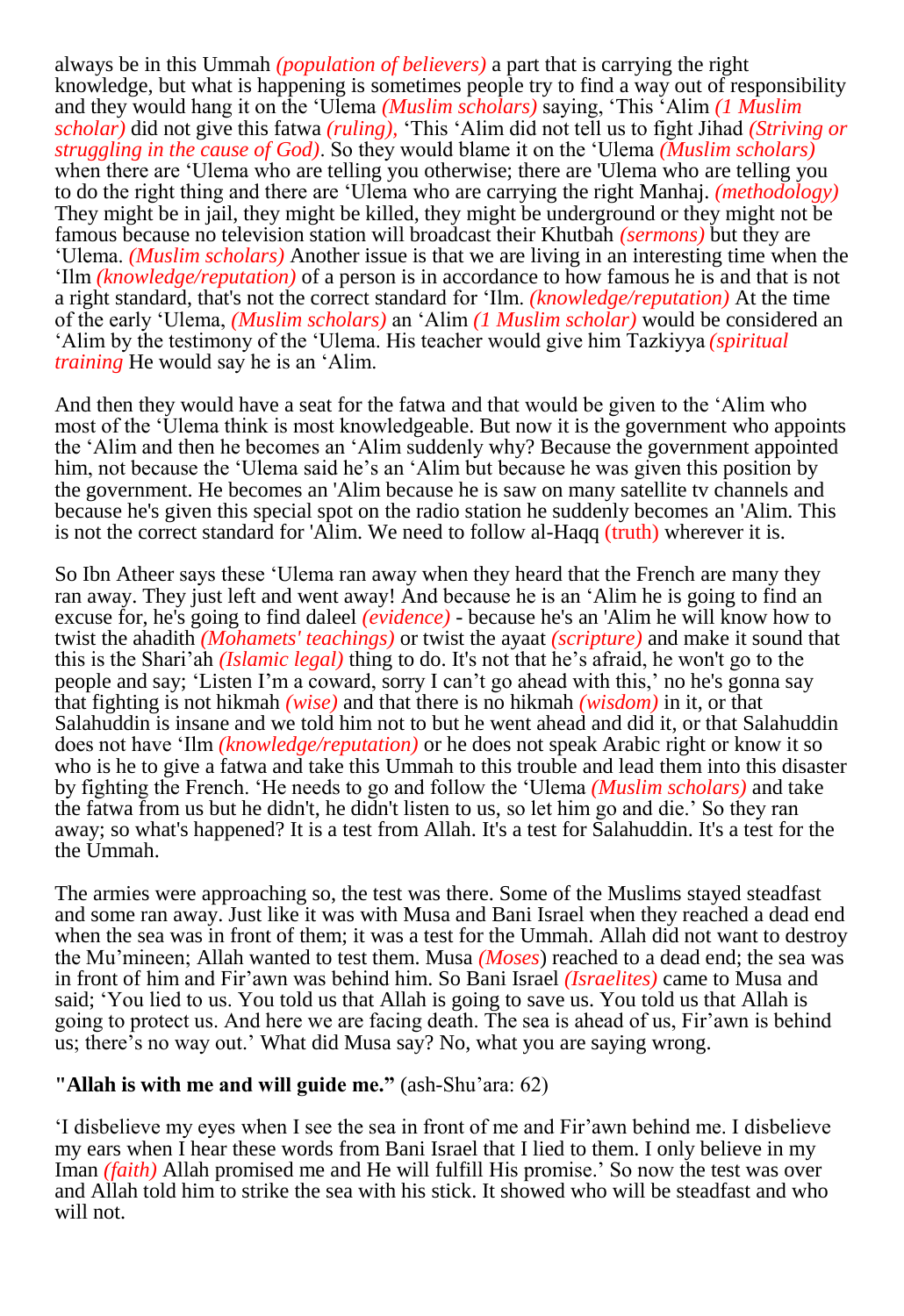The same was for the time of Salahuddin; it was a test. Three-hundred thousand are marching with Frederick Barbarossa; what happens? They reached a river. There are different narrations on what exactly happened, one of them was that: the water in the stream was extremely cold; probably because it was from snow melting on snow peaks. And we're talking about July, midsummer so the weather was very hot. The difference between temperature of the water and the air, the climate was very hot and the water was very cold. Frederick Barbarossa was a very old man, he was in his seventies and he was leading this army. He was covered in armor from head to toe; they wouldn't fight like the Muslims in light armor just like the statement of Allah 'Azza wa Jall, *(The Great One)*

They do no fight you in person except if they are behind fortresses, so this fortress could be a castle or it could be armor. The moment you take him out of that cockpit or out of that armor or out of that trench, alas he's gone away. villages or from behind fortresses. (See al-Hashr: 14) And that's why Ibn al-Qayyim says, 'The bodies of the Sahabah *(companions)* their bodies were not larger than their enemies, of the Persians or Romans, their training was not more, their armor was not better, their weapons were not more but the enemy, their hearts would fail them when they need their hearts most.'

So the Sahabah had hearts while the enemy did not have that heart. Their hearts would fail them. He has all of this armor, he has weapons, he has the training, he has the army – he has everything, he has all the means to victory but he doesn't have the heart.

So Frederick Barbarossa on his horse, is crossing the stream, somehow something spooked his horse so Frederick Barbarossa falls into the (cold) water, and has a heart attack and dies. Frederick Barbarossa is now dead for no apparent, logical reason. He just died and that's why you have different narrations. Heart attack etc. Frederick Barbarossa dies.

And Ibn Atheer says; 'The king of the Germans dies in water that doesn't reach your knees!' You know we're not talking about this huge river, he dies in a pool of water! The king of the Germans, Frederick Barbarossa, his name would strike fear; he was the most powerful of the European Kings, he dies in pool of water. Then Ibn Atheer says, 'And then after the king dies, disease spreads among them and they disunited. By the time they reach to al-Shaam, it is as if they came out of the grave. When you look at them it is like they have just come out from their graves. By the time they reached to 'Akkaa, the 300,000 army was brought down to 1,000.' Only 1,000 reached to meet Salahuddin out of 300,000. So who was wise? These 'Ulema *(Muslim scholars)* who ran away or Salahuddin?

There was a letter sent by Barbarossa to Salahuddin, which was so arrogant, and proud. It threatens Salahuddin to move out his army within twelve months or such and such will happen. So Allah wanted to dishonor Barbarossa. Barbarossa made an oath that he will step his foot on the Holy Land, so when he died before reaching the Holy Land, his son wanted to take his dead body to the Holy Land in order to fulfill the oath of his father; so they boiled his body in water, then they stuffed his body in a barrel with vinegar in order to preserve the body to fulfill the oath. Nevertheless, the body rotted and blew up out of this barrel, so they had to dump the body along the way. So Allah did not even allow him to fulfill his oath by reaching the Holy Land! When you want to fight the religion of Allah 'Azza wa Jall, *(The Great One*) this is what happens to you.

Ibn 'Atheer says, 'If it wasn't for the care of Allah for this Ummah *(believers then)* by killing the German King, we would be saying today that Egypt and Syria were once Muslim.' He is saying that we would have lost al-Shaam along with Egypt and we would be saying that one day there used to be Muslims there. That is how serious this threat was. But Allah wanted to give victory to His servants; so if they sent 300,000 or 3 billion it would not have made a difference because Allah wanted to grant the Ummah victory. Therefore, if Allah wants an end, if He wants to give this Ummah victory, He will create for it the circumstances that allow this victory to happen.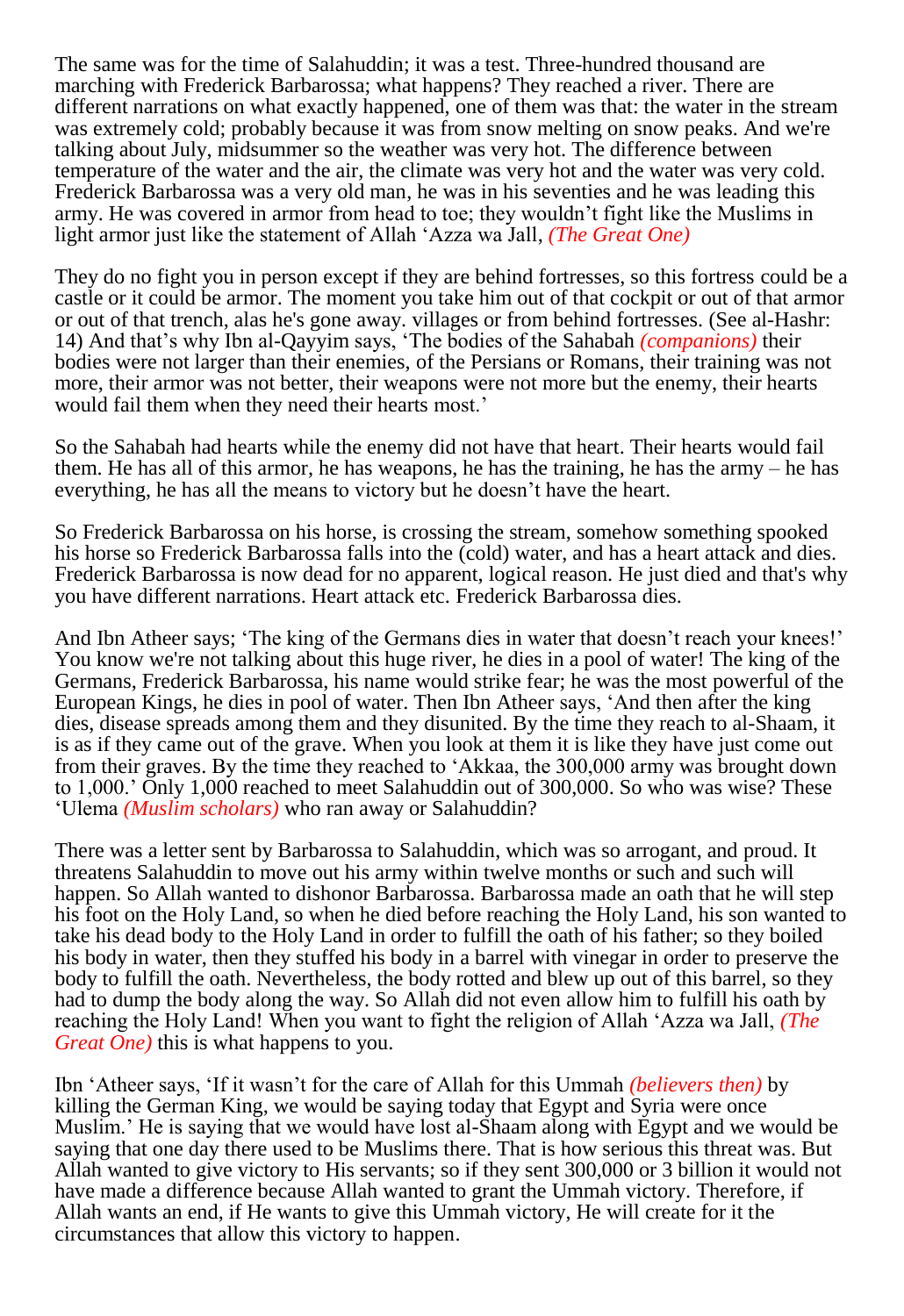## **IV. History repeats itself**

Now that we have established that this rule is correct, let's now look at our time today.

Number one, history repeats itself. We are living in a time similar to the time before Salahuddin. So does that mean that what comes next will be like that of Salahuddin? Let's look at the situation before Salahuddin became victorious. There was disunity in the Ummah. Ibn Atheer says, 'The Khilafah *(Muslim leadership)* at that time was very, very weak and every Muslim state was becoming independent and the Khalifah was only ruling over Baghdad. The Khalifah was only ruling over Baghdad; that was all he was ruling over. Basra was with Ibn Raa'iq, Khuzistaan was with Abi 'Abdillah, Persia was with 'Imaad ad-Doula, Karmaan was with Abi 'Ali bin Mohamet, al-Mosul, al-Jazeera, al-Deyaabakkar was with Rabi'a bin Habban, Egypt and al-Shaam was with Mohamet bin Bajk, Africa and al-Maghrib was with al-Qaa'im ibn Mahdi, Khurasaan was with as-Sammanee; so you can see the disunity of the Ummah: it is similar to the time we are living today.

The first point is that history repeats itself and that there were times the Ummah was going through circumstances like what we are going through and that was followed by victory for the Ummah. So we should not lose hope that our situation is so bad that there is no way out for us. That is not true. When you reach rock bottom you can't go any lower, there is no way to go except to go up again, khalas. *(the end)* So we are at the lower end of the curve.

Ibn Atheer says that al-Andalus was divided into four states, and each state was headed by a man calling himself the Ameer al-Mu'mineen. *(supreme leader)* He said it had become a joke. So this is a state of disunity that might even be worse than the disunity that we have today. There was great attachment to power, which is similar to the situation of the governments today. For example, Ar-Ridwaan who killed his two brothers to rule and he sought assistance from al-Baatiniyyah. Another example was that a town called ar-Raha was split between two Ameers *(chiefs)* one of them sought assistance from the Roman King to help him out. In Qurtaba, in the time of fitnah *(trials, affliction, distress)* a man by the name of Umayyah bin 'Abdur-Rahmaan bin Hishaam took over the palace and went to the main window and screamed out that he is the Ameer. *(chief)* Someone told him that the days of Bani Umayyah are over, you will be killed. He replied, 'Give me bai'yah today and kill me tomorrow if you want. Let me be Ameer for at least one day! One day would be enough for me.' There was also disparity between very rich and very poor people – we also have that in the Ummah today. Another example was that the daughter of as-Sultan Minikshah, the mahr *(dowry)* that was given to her was 130 camels loaded with gold and silver; this was for the wedding for the daughter of as-Sultan. So people had this extreme wealth, and at the same time, there were people who were in extreme poverty that they would eat dogs. Another example was that in year 448 Hijri, *(year 1056)* a man sold his house for twenty pounds of flour.

There was also passiveness among the people; this is not something new to the Ummah, and there are phases when people would be very passive. In year 361, *(year 971)* and this is mentioned by Ibn Atheer in al-Kaamil, the Roman army attacked ar-Raha. So a delegation went from ar-Raha to Baghdad and they went to the Muslim King Bukhtiyar Ubwaihee. They found him busy hunting. He should be taking care of the affairs of the Ummah and launching Jihad *(Striving or struggling in the cause of Allah)* and he is busy hunting!

This is nothing new; I remember in the US when one of the Kings from the 'Arab Countries went to visit Washington DC. He had set up an appointment to meet with the local Muslim Community on a Tuesday. On the day before the appointment with the Muslim Community, the embassy called and said that the King will be very busy attending a meeting on Tuesday and wouldn't be able to come. So people thought he had a meeting with some big-shot in the US, perhaps a congressman or beg for money. The news came out later that this King, along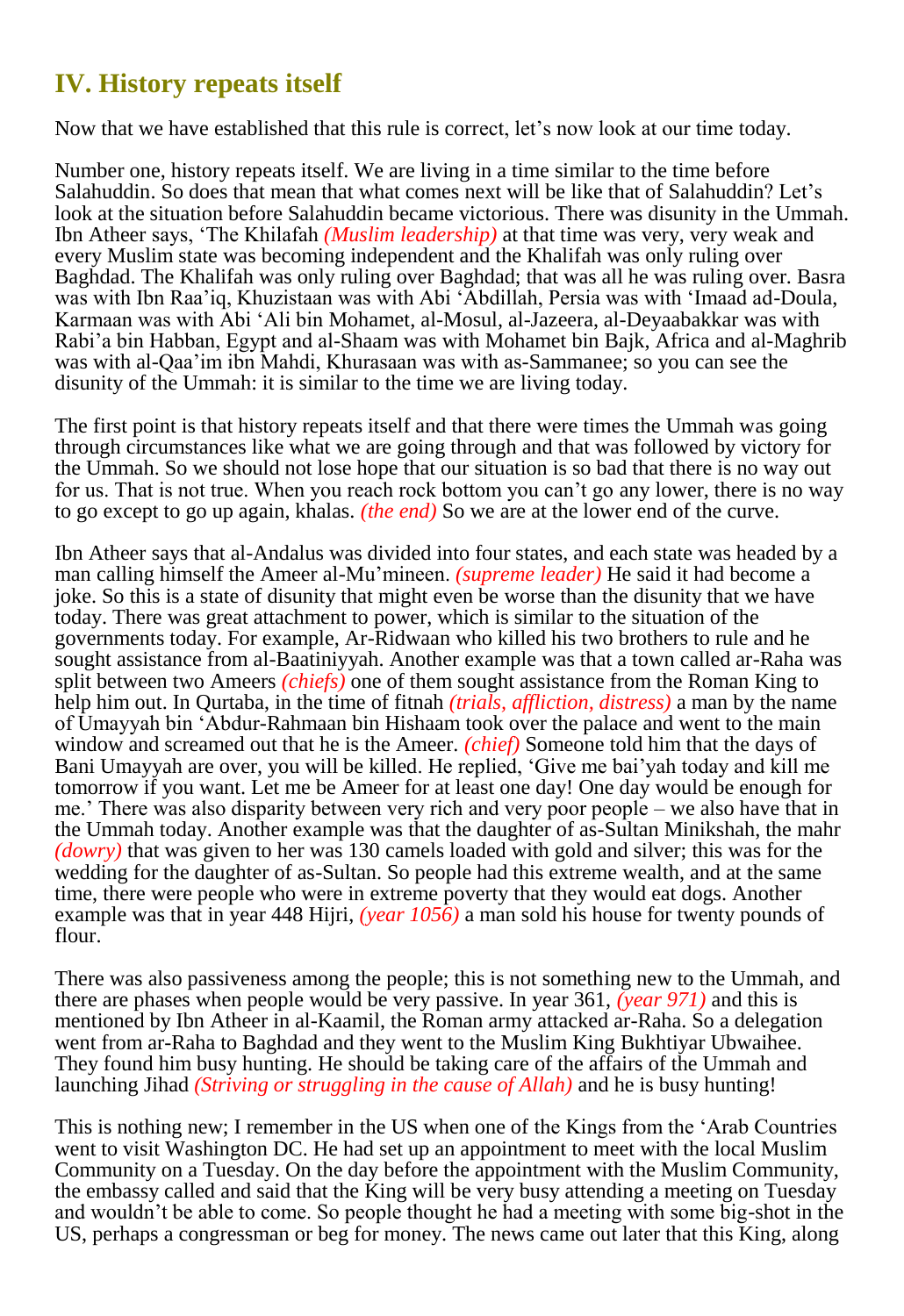with his wife, on Tuesday went to watch four movies in the cinemas. He was too busy going from one cinema to another to watch movies.

And this tells you the type of people who are running our affairs today. These are people that you can't trust to even run a business run a store and they are running Countries. And then you say that we have to give bai'yah *(allegiance)* and we are not allowed to go against them or speak against them.

Anyway, so they went and found the King busy hunting and then they told him what you're doing is wrong and fighting, because he was fighting the Muslim King at the time, and fighting Muslims is wrong when he should be fighting the Romans. The King said 'AllahuAkbar! *(God Is Great!)* Let's do Jihad *(Striving or struggling in the cause of Allah)*, so gather money for me.' They collected money, they gave it to him and he used it on his own personal affairs and forgot about the Jihad. And by the way, today when they collect money for filestine, they end up taking it and using it themselves. Never trust these governments with a penny of your money!

Ibn Atheer also says that when the Crusaders reached to al-Shaam, Al-Qaadhi Abu 'Ali ibn 'Ammar from Tripoli in Lebanon went to Baghdad to mobilize the people to come to their assistance because Baghdad was considered, even symbolically, as a center of the Khilafah; *(Muslim leadership)* so that's where they go when they want to seek assistance. The Qaadhi went to Baghdad he gave Khutbah in the central mosque of Baghdad calling the people to Jihad fe Sabeelillah. The people were very enthusiastic about it and they went to prepare themselves to go and join the Muslim armies and the Sultan also promised that he's gonna send armies. Nothing happened, nobody went out. And the Qaadhi *(magistrate)* goes back to Tripoli to find that al'Ubaydiyeen, has taken over Tripoli; so he even lost his own town.

So we shouldn't lose hope if we see the same things happening today. This happened before and Allah will change it. So that's number one, number two . .

Allah is preparing the Ummah for the upcoming stage. When I was young, probably twenty years ago I had a book called, "Al-Fitna - - - - - ?" Ibn Katheer has an Encyclopedia on history called "Al-Bidaayah wanNihaayah", the beginning and the end, and it's literally that. He talks about history from the beginning – from the creation of the earth and he goes all the way to the end, Yaum Al-Qiyamah. *(resurrection day*) This chapter which talks about al-Fitan *(war)* the ahadith *(Mohamets' teachings)* about the end of time - was taken out and was printed as a separate book called 'Al-Fitan' and I had this book when I was young and I would read it. When I was reading the book I felt that these would be wonderful times but it's going to be very, very far away.

Because the ahadith talk about certain areas, obviously the revival will be a revival of the Ummah but there are certain areas which Rasoolullah *(Gods' Messenger)* emphasized and talked about more than others; these areas are al-'Iraq – Rasoolullah says that Iraq will give us assistance to al-Mahdi. Khurasaan which is the present day Afghanistan says that the black banners will come out of Afghanistan, al-Shaam; and most of the Ahadith talk about al-Shaam. And Al-Shaam is Lebanon, Syria, Palestine, and Jordan and Yemen. These are the areas that the ahadith talk about and I mentioned to you the ahadith about ???.

Twenty years ago when I was reading this book, what was the situation of these four areas? Al-'Iraq of that day was a Ba'ath government that was officially secular, officially against religion and the 'Iraqi people that I knew of were the furthest away from the religion amongs 'Arab people. And they took secularism seriously and they took Ba'ath seriously; they were purely nationalists. I used to say, "SubhanAllah, Wallahu 'Alam 'Iraq would change, it'll be a long time from now."

Khurasaan, at the time, probably the Afghanee didn't start yet, and it was Communist; so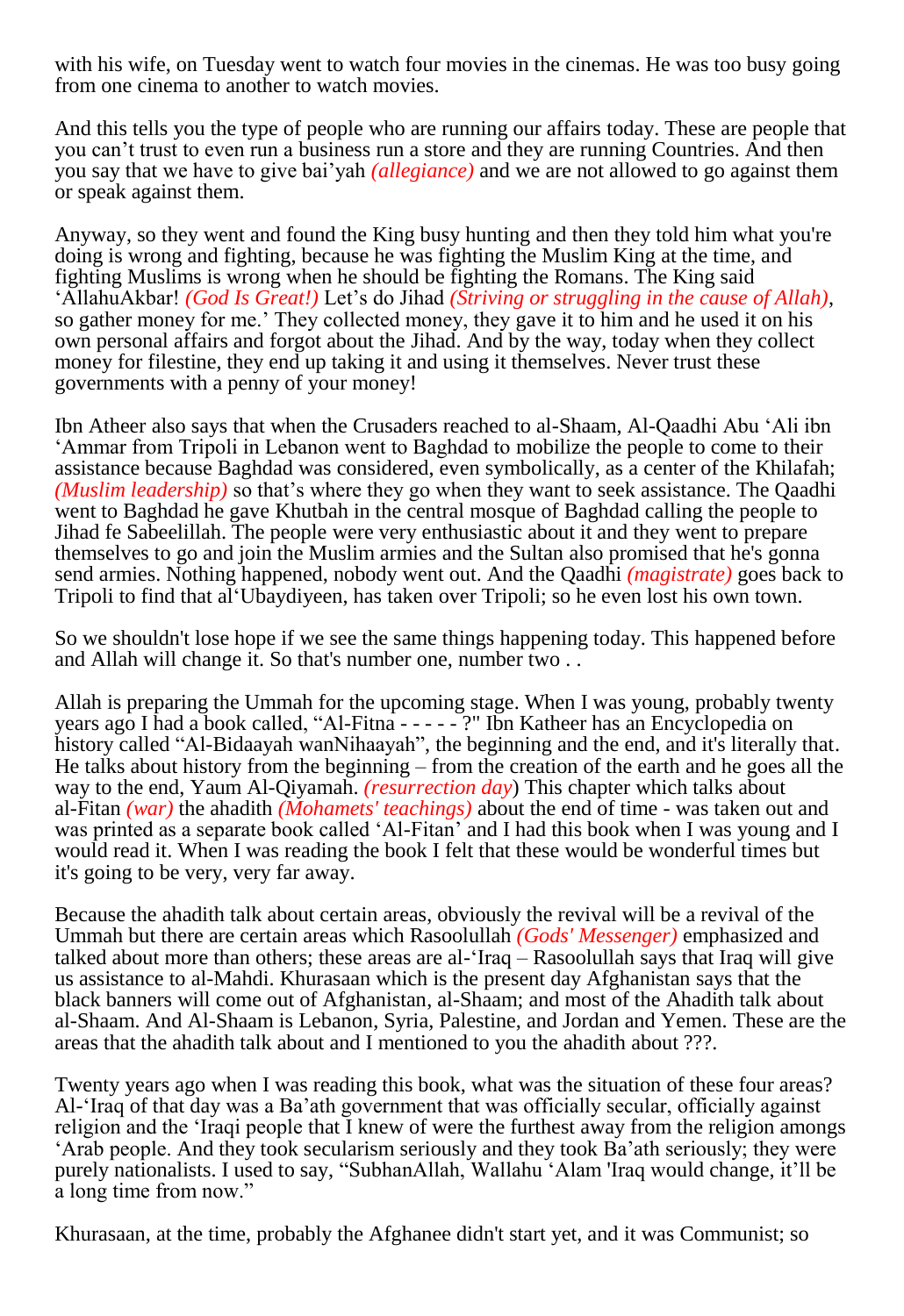what good can come out of Communism? Afghanistan is communist. Jihad started around 78, 79, 80. The news started coming out in the early 80s. So, that's the second place, third place. . . al-Shaam *(Syria)*

And the centre of al-Shaam is Filistine and the Palestinians that I knew would curse Allahs' religion and curse Islam. The reputation that they had was that of corruption, drinking; it was *(a state of)* fasaad. *(rottenness)* and Syria was also Ba'ath. Lebanon was called 'the Paris of the Middle East'; it was a partying zone, Lebanon. When 'Arabs wanted to party they would go to Beirut. And you probably don't remember those days, we're talking about twenty years ago. If you're old enough to remember that or you were following the situation in those countries then. And Yemen, the part of Yemen which the ahadith talks about is the South, 'Aden-Abyan, and South Yemen was the only Communist 'Arab state in the world. So I would say that victory must be far, far away from now; forget about it coming in my lifetime.

SubhanAllah *(Glory to God)* within twenty years look at where we are standing now! The first Jihad starts in Filistine; in fact Filistine is what gave to Shahaada *(Becoming a monotheist by stating "I bear witness that there is no deity but Allah, and I bear witness that Muhammad is the messenger of Allah.")* its importance in the modern day. The concept of Shahaada started out in Filistine. In Filistine, Shahaada is a culture, and people celebrate Shahaada in Filistine like a wedding; when a Shaheed *(martyr)* goes and gives his life to Allah 'Azza wa Jall *(The Great One)* his family would make a tent and people would come and greet them to give congratulations about the Shaheed *(martyr)* as if he'd got married. That's Filistine, the people would be the furthest away and the people who would curse Allah and the Deen *(submitters to God)* are the ones who sparked this culture of Shahaada today. They are the ones who started this issue we call Al 'Amaliyaah Istashaadiyah. *(the way to become a monotheist by making statement above about becoming a monotheist)* they are not the ones who invented it but they are the ones who made it popular.

Afghanistan, the land of Kurasan, the Communist Country, turns into the place of Jihad *(Striving or struggling in the cause of Allah)* and we can probably credit every Jihad today and trace it back to Afghanistan. Any front of Jihad today, you would find that it has traces or roots back to Afghanistan, one way or another. So the Communist Country of Afghanistan – a place where you probably have the highest rates of illiteracy in the world, people who know very little about Islam; so they are not big-shot 'Ulema *(Muslim scholars)*- they are the ones who start the Jihad of the  $21^{\degree}$  Century; of this century.

The Tajdeed *(revival)* of the Jihad was from there; the 'Ilm *(knowledge/reputation)* of Shaykh Abdullah Yusuf 'Azzam spread from Afghanistan, so that's Kurasan throughout the world. And al-'Iraq– who would imagine that 'Iraq would be a land of Jihad?! *(Striving or struggling in the cause of Allah)* Who would have imagined that a few years ago?! The land of Saddam would turn in to a land of Jihad? Even the Americans miscalculated; they thought that they would march into Baghdad and they would be greeted with roses and SubhanAllah *(Glory to God)* it turns out to be the new Jihad front for the Muslim Ummah today and the most important one. The land of 'Iraq is being prepared by Allah 'Azza wa Jall. *(The Great One*) The 'Iraqi people - without that twelve year sanctions and without the first Gulf war and without all of this wouldn't have become the new Mujahideen *(strugglers for justice)* front today. It is the Bu'ath *(enemy)* for them; Allah has sent the people of Iraq not one Bu'ath but more than one Bu'ath, because with the existence of Saddam this couldn't have happened but Allah took away their leadership. The Americans are the ones who came to take away the leadership; they didn't know the hornets nest was there; they didn't know what they were getting their hands into. They are the ones who took away Saddam to replace him with Abu Mus'ab az-Zarqawi. They got themselves in big trouble, and Wallahu 'Alam *(God Knows Best)* this is the pool that America will drown in.

And South Yemen, the Communist 'Arab Country, turns into a place where there is an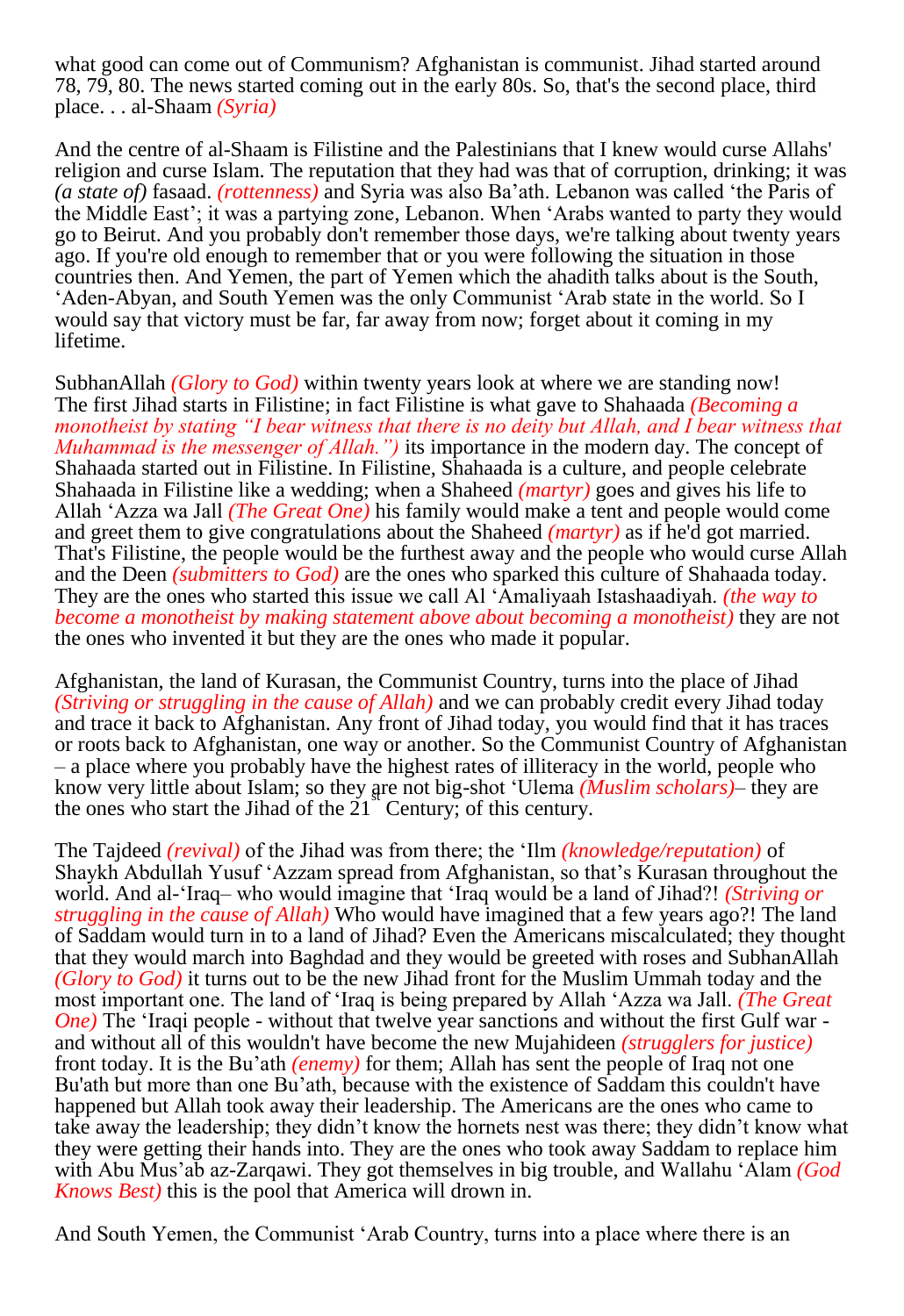Islamic revival and this Islamic revival is centered where? In 'Aden-Abyan *(Southern Yemen)* the particular place that Rasoolullah *(Gods' Messenger)* mentioned in the ahadith. *(Mohamets' teachings)*

So within a short period of time, within twenty years, all of this is happening. Doesn't this tell us that victory is soon, it's aproaching? Doesn't this show us that these particular areas that Rasoolullah emphasized and talked about in the ahadith are being prepared by Allah for the next stage? Al-'Iraq, al-Shaam, Khurasaan and Yemen are being prepared by Allah for what's coming next. And what is coming next is al-Malhama *(The apocalypse)* because Rasoolullah talks about these places in reference to al-Mahdi *(King David)* and al-Malhama. *(The apocalypse)*

Al-Malhama is this epic battle that will occur between the Muslim nation and ar-Room *(Romans)* and that will be followed by the global Khilafah. *(Muslim leadership)* Because now the battle will not be localized, we are living in a global village right? Therefore you either lose it all or you win it all; it's not like you can win a localized small battle, rule over that area and they're gonna leave you alone – no, the long arm of American injustice will get you where ever you are. So you either win it all you or lose it all. It is not like before, before this massive air power that has been invented by humanity today. Before, if you take over a mountain, build a powerful castle, you could survive for years and years, decades, probably even centuries and nobody can come and touch you; but now they're gonna send the B52 and it'll wipe you out along with your castle.

So the upcoming battle will be lose it all or win it all and that is part of al-Malhama. *(the apocalypse)* It will be the final battle between Kufr *(disbelief)* and Iman *(faith);* and it will be a battle that will give victory to this Muslim Ummah. It's not the end of it all obviously because you still have Dajjal, *(anti-christs)* and you have Ya'juj and Ma'juj; *(Gog and Magog which are the 2 nations of jinn/ETs on earth)* but that battle will be the battle that will establish the Islamic Khilafah *(Muslim leadership)* on a global scale.

So this is an indication that we are getting close to those times. Now, if we are getting close to those times, you really, really, really don't want to be sitting on the sidelines and lose out on all of this ajr *(rewards)* in this Golden Era; because it's a Golden Era. You know people would read these ahadith and wish that they would be there. And here you are living in those times, sitting on the sidelines like 'Abdullah 'Azzam said, "The Jihad *(Striving or struggling in the cause of Allah)* was a market that opened, people made a lot of money, and the market closed." It's not going to last forever; if you sit behind, if you hesitate, if you are reluctant, you're gonna miss out, because the chance only comes once.

Also something else to mention, yes it's the Golden Era but, this ajr won't be handed out for free; it would demand a lot. Because it is the greatest status it would demand the greatest sacrifice. And that's why only the best of the best - the ones whom Allah has chosen - will be able to carry out until the end because the fitnah *(trial, affliction, distress)* will be serious.

## **V. Realizing the severity of this fitnah**

To give you an indication of how serious the fitnah *(trial, affliction, distress)* will be:

Rasoolullah says about this army that will meet the Romans in al-Malhama *(the apocolypse)* He says that this army, one-third of them will retreat. Now keep in mind that these are the best, because only the believer, only the Mu'min *(believer)* will go out to this battle. Nevertheless one third of them, right there, are going to retreat. What does Rasoolullah say about them? These are one that Allah will not accept their Taubah *(repentance)* until they die. They are Mu'minoon who went out fe Sabeelillah; they were Mujahideen, they made it to the frontline but because they retreated, their Taubah *(repentance)* will not be accepted from Allah 'Azza wa Jall. *(The Great One)* until they die. That is how serious the fitnah will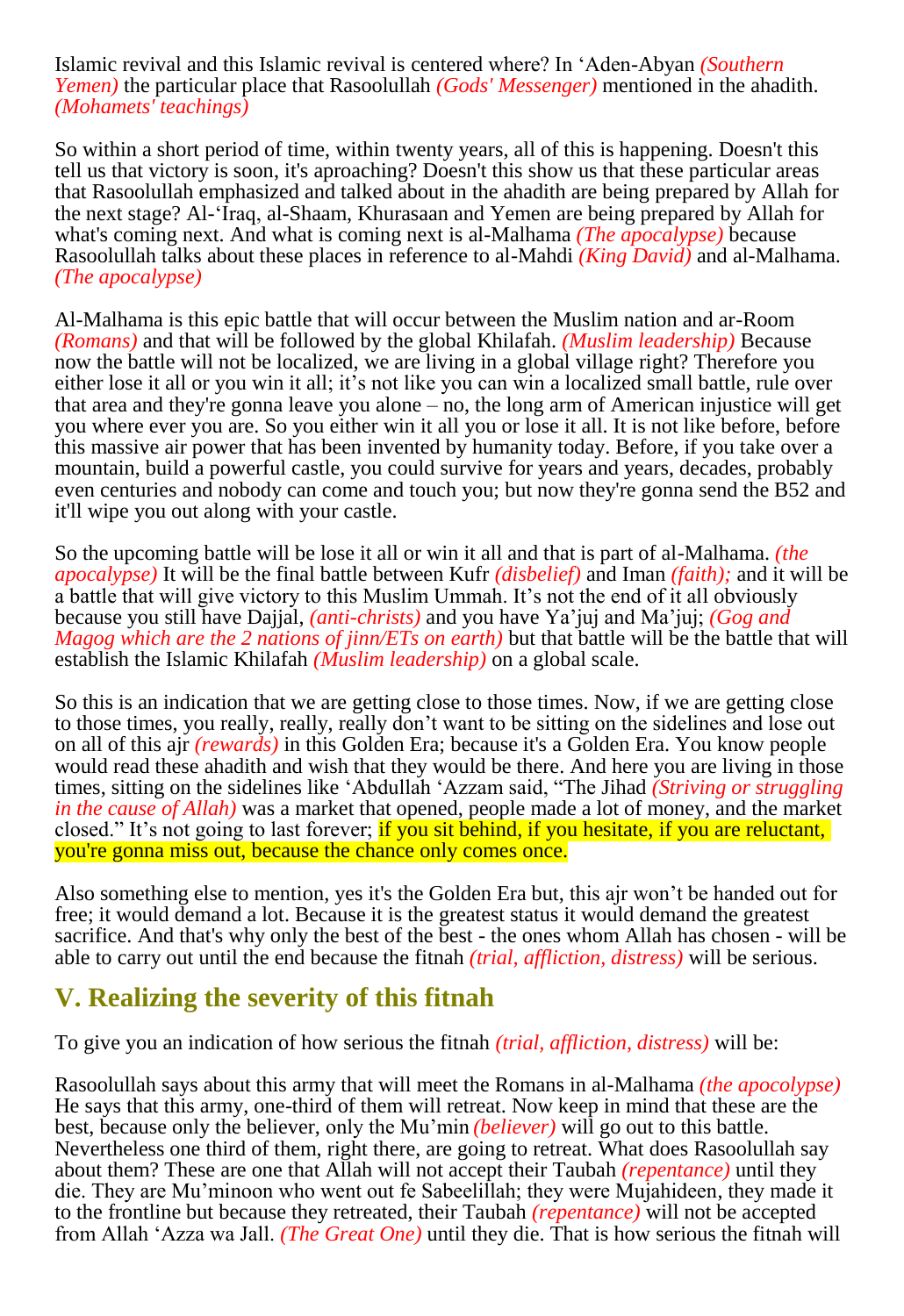be.

So, to survive in those dangerous times, one needs to have a lot of Iman. *(faith)* Its like crossing the Empty Quarter *(a gigantic desert North of Yemen and virtually has no inhabitants)* it doesn't make a difference if you have half a tank full or a few quarters of it full, if you don't have enough and your car breaks down and you didn't reach to your final destination you are dead. It doesn't make a difference if you have thirty percent or fifty percent or eighty percent; you have to have a hundred percent, otherwise you die. Half empty tank is the same as an empty tank; you have to have a full tank of Iman *(faith)* ready for that time because it's a special status, it's a special time. The ajr *(reward)* is so great, so that ajr won't be given except to the ones who are strong and we ask Allah to make us amongst those if we live into those days.

Number three, another indication that we are getting close, fundamentalists in the West are on the rise and religion getting into state affairs is on the rise. The Newsweek wrote an article about Bush and God, and they were quoting some European scholars that are saying that the American foreign policies has many different variables, or many different objectives in driving it. One of them is religion. One of them is religion. But they were saying that for the first time in American history we feel that the religious objective could be the main motive behind some of the American foreign policies. Bush once told Mahmoud Abbas that "g-d told me to go into Afghanistan. It was g-d and not Congress, not the American people, not the Constitution; g-d told me to go into Afghanistan. I went there because it's an 'order from g-d". *(his jinn/ET g-d lucifer)* So, this is for the first time.

Denmark - which is probably one of the most secular European countries - was a place where the attack of Rasoolullah started. No one could have imaged that *(referring to the incident where the cartoonists from Denmark drew images of our beloved Prophet in an insulting manner.*) a small country like Denmark, would be the cause for such a great issue that hasn't ended yet and an issue that would cause the unification of the West against the Muslim Ummah on this issue. The West didn't leave Denmark alone, they supported Denmark on an official level and also the population of the Western Countries – it's very apparent - is standing behind what happened in Denmark because the Swedish foreign minister had to resign from her post after she closed down a website that was showing these images. *(of the aforementioned cartoon)* She had to resign because of popular pressure. She lost her job as foreign minister, because of this issue.

So the West is edging towards fundamentalism when it comes to dealing with Muslims; not like they're becoming religious people suddenly - they are not religious people, they are the furthest away from the teachings of the present day Bible - but they're becoming very religious when it comes to dealing with the Muslims.

And then you will find statements made by respected religious leaders for example, in the US, Franklin Graham who is the son of Billy Graham - one of the most well known evangelists in the US - making statements that 'Islam is the religion of evil'. You have Pat Robertson saying that the Muslims are Ya'juj and Ma'juj. *(as if jinn/demons like those of Gog and Magog)*

Strange statements like this, and this is on the rise; it's not decreasing, it's rising. So this is an indication that we are getting closer to al-Malhama *(the apocolyps)* because the psychological preparation for al-Malhama is in place. You know, any battle starts first in the hearts before it gets to the battlefield. There needs to be motivation in the heart first and this motivation is starting to formulate in the West.

Number four, before Allah establishes the Ummah *(todays believers),* the Ummah has to pass through stations before you get to the final destination; it's like a train ride and you have to go through station one, station two, and station three. *(like the 4 horses of the Al-Mahdi in*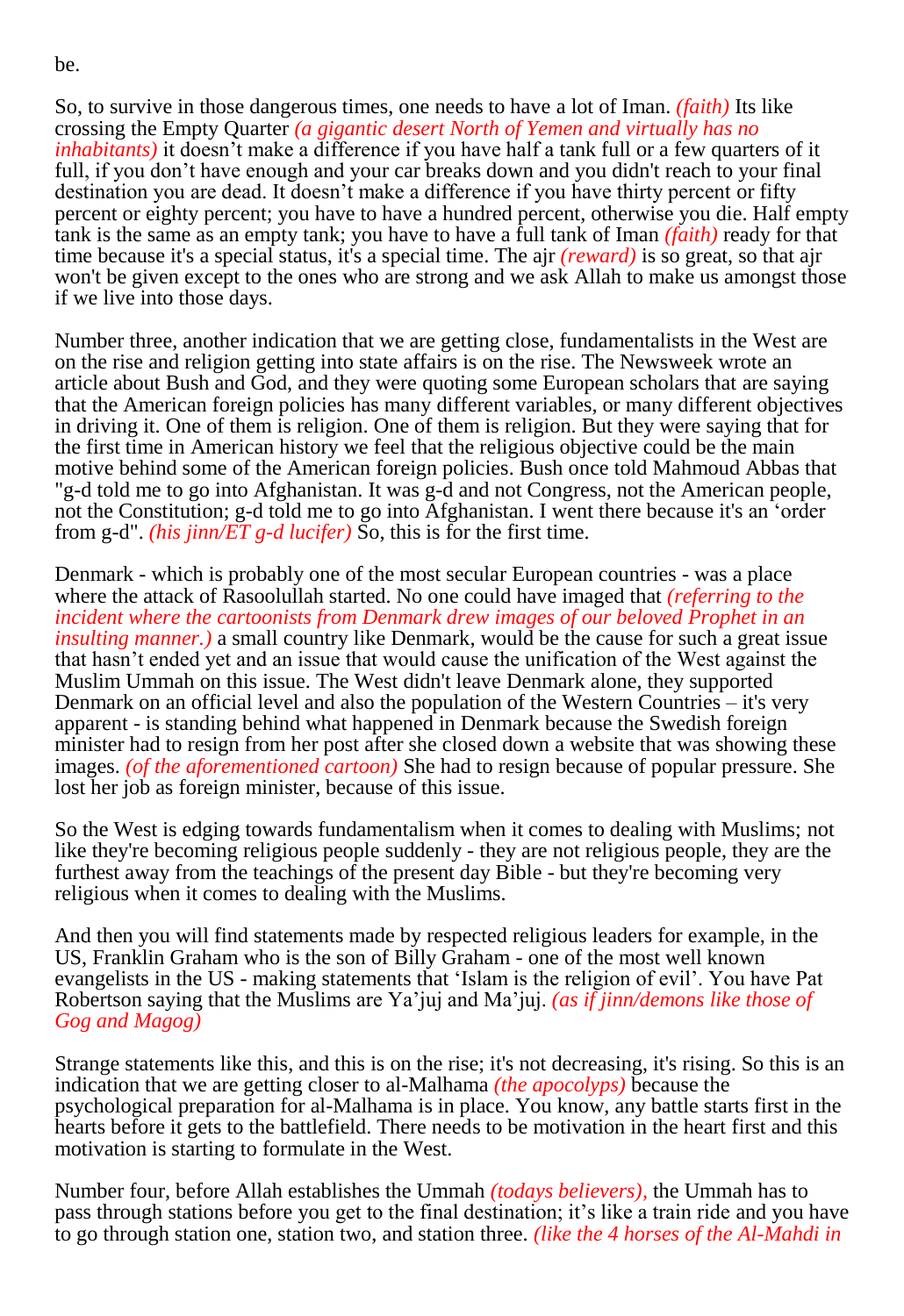*Revelation)* There are some stations that the Ummah has to pass through, one of these stations is al-Ibtila, *(trials and tribulations)* tests.

Allah says,

**Do you think you will enter into Paradise before Allah knows the ones who will fight Jihad among you and the ones who will not take other than Allah, Rasoolullah and the believers as Auliya?** *(protectors)* (at-Taubah: 16)

So these are two stations that you have to pass through before you enter into Jannah *(heaven)* and before you are established on earth: Jihad *(Striving or struggling in the cause of Allah)*  and al-Walaa wal Baraa. *(disloyalty and hatred for the sake of God)* So before these two issues become clear there can be no establishment on earth. The Ummah has to fight Jihad and the Ummah has to make it clear that their Walaa *(loyalty and love for the sake of God)* belongs to Allah, His Messenger, and the Believers and that they are disavowing; distancing themselves from shaytan *(degenerate snaking imposters from human/nephilim inbreeding)* and al-Kuffar. *(The disbelievers)*

So some scholars, some Islamic movements, some Muslims are trying to run away from these two stations but there is no way you can run away from these two stations if you want to get Tamkeen *(empowerment)* and the test is now happening to the Ummah. *(believers today)* Allah is testing the Ummah and we are being placed in situations where we have to make the choice between Iman *(faith)* and Kufr *(disbelief).* And this is part of the test and the test starts from high up and then it goes to the lower levels. So it starts with the kings, presidents and scholars and then it goes down to the people before them. Now for the kings the test has been finished with, they have already chosen al-Kuffar; *(disbelief).* Wallahu 'Alam, I think that all of the results have already been handed out. Now the 'Ulema are going through the tests, and they are being tested – you are either with us or against us – Bush is putting them to the test. And he is appointing their kings and presidents, who are nothing but police officers for Bush, to do the job for him.

You are either with us or against us; you have to make a choice - you can't play in between, standing on both sides of the fence; you can't anymore, now you have to make a choice. Ten years ago, yea you can, you could give a very nice khutbah *(sermon)* and then go have dinner with the king and there's no problem. But now you can't play both roles anymore; you have to make it clear who are you with. So that grey area is disappearing and that's why Rasoolullah said this test will carry on until the two camps are completely separate; a camp with Iman *(faith)* and no Nifaaq *(hypocrisy)* and a camp with kufr *(atheism)* and no Iman. *(faith)*

Now things are mixed up; there can be no establishment for the Ummah until that mixing up is cleared up. Sayyid Qutb mentioned in his Dhilaal of Qur'an, he says that 'Allah does not give the establishment on earth until it becomes clear who is with Him and who is against Him.'

It doesn't happen when things are mixed up. So now the Ummah needs to be separated into Mu'min *(monotheists)* and Munaafiq. *(atheists and polytheists)* And Allah has destined that Bush will be part of the test; and he is the one who is putting people to the test on one side and the Mujahideen *(strivers for justice) are* putting the Ummah to the test on the other side. So you have now Mujahideen on one side and Bush on the other and everyone is attracting people towards their camp and that is what the Americans call 'the battle of the mind and heart'. It is really the battle between al-Haqq *(the Truth)* and al-Baatil. *(lies)* and the battle between ???? Allah says;

**The one who takes Allah, Rasoolullah and the Believers as Auliya** *(friends, protectors)* **then the party of Allah will be victorious.** (al-Ma'idah: 56)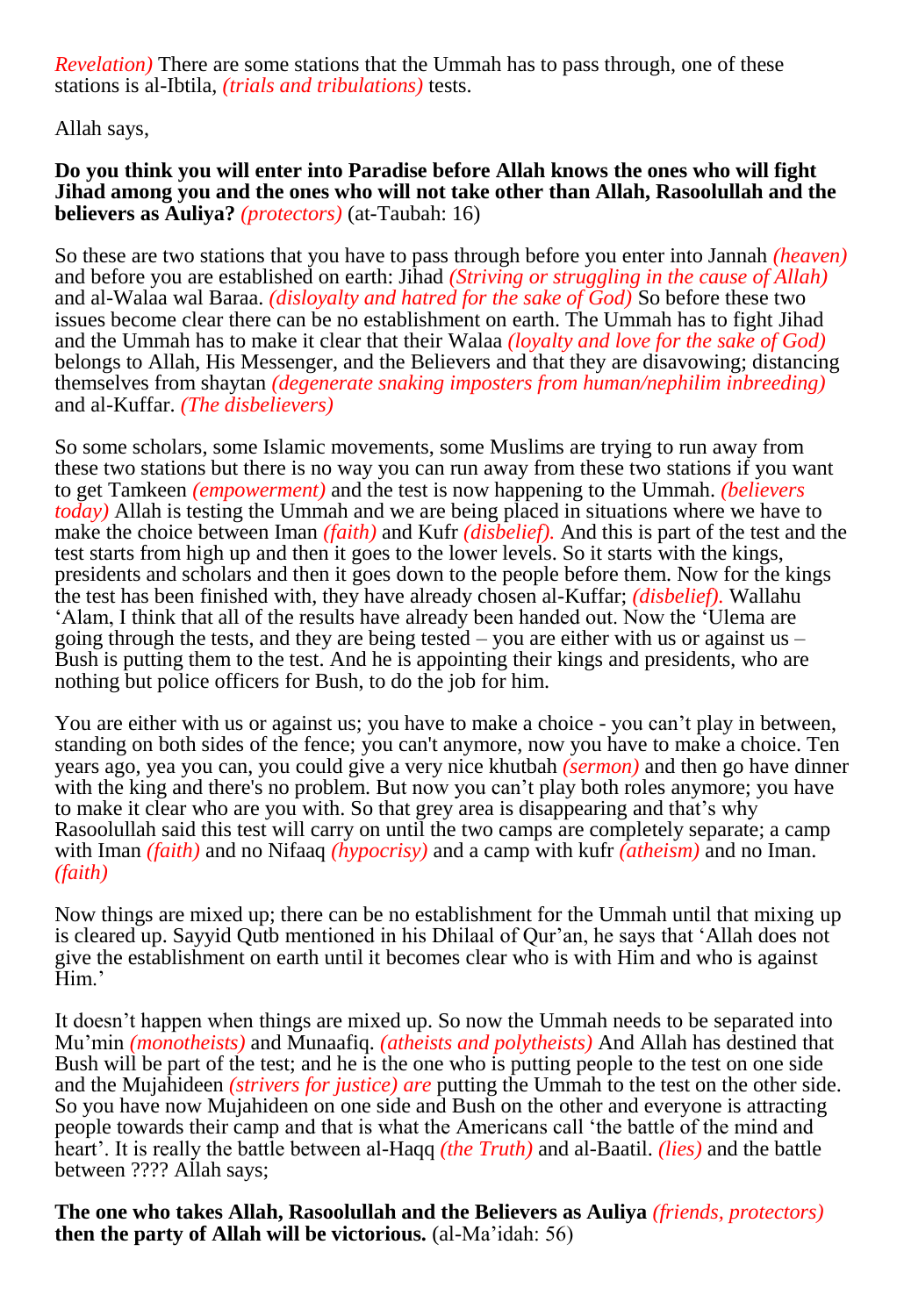So the party of Allah cannot be victorious until this issue of al-Walaa *(unity)* is cleared – the Walaa to the believers.

To again to recap, I mentioned that if Allah wants an end He will create for it its means; we mentioned three proofs to this rule: Bu'ath, mentioned what happened in Persia and then the example from the time of Salahuddin. Now also said that:

History repeats itself, that was #1. Then #2, Allah is preparing particular areas. And #3 that fundamentalism is on the rise in the West. And #4 the Ummah has to pass through stations towards establishment.

## **VI. The solution to the Ummahs' problem**

Actually I want to close with this ahidith; We all agree that we have a problem now. Everyone in the Ummah says the Ummah is suffering from a problem, there's something wrong. But we differ on the solution. And we should have no difference of opinion when we have Qur'an and Sunnah *(ways of Mohamet)* with us. We should have no difference when the answer is in Qur'an and Sunnah. So what's the solution for our problem now? The solution is given in a hadith where Rasoolullah says:

#### **"If you trade with anyone and you follow the tails of cows, and you are satisfied with agriculture, and you leave Jihad , Allah will humiliate you and that humiliation will not be lifted until you go back to your religion.**

This hadith tells us of the problem and the solution. The interesting thing is that the problem that is mentioned in the hadith, some Muslims today say it is the solution. Now that's the problem. Rasoolullah says when you are busy with business and agriculture and livestock and you leave Jihad, you will be humiliated.

Some Muslims say that the only way this Ummah can be victorious is if we follow the way of the other nations. Industry and agriculture and trade, then we will become like them, we will become victorious. So if we are successful in business, if we're successful in agriculture, if we're successful in technology, that is the way for the Ummah. Rasoolullah says this is the problem. When you're busy with business, you follow the tails of cows, you're busy with livestock, with farming and the rest of it. And you're satisfied with agriculture. You have a piece of land and you're cultivating it and that's it, you don't care what's happening in the world around you. And you need Jihad, Allah will humiliate you.

Some Muslims say that the way forward for the Ummah is to distance itself from terrorism and to spend their time in becoming good in Business, good in technology, and agriculture, and the rest; and that is how we can compete with the rest of the world. Rasoolullah said that is false, that this is wrong and Allah will dishonor us if we do that. And Rasoolullah says there is no way out for you except if you go back to your Deen. *(religion)* Now the commentators on this hadith say going back to the Deen here means going back to Jihad specifically. Because Rasoolullah says when you left Jihad then the only way you can go back to your religion is if you go back to Jihad; so Jihad becomes equal to the religion. So this is the solution; the solution for the Ummah of Mohamet to change its situation today is in Jihad.

One of the Salaf *(pious predecessors)* and this has been mentioned by Ibn Rajab al-Hanbal who told him 'How come you don't get yourself a farm for you and your family?' He said 'Allah has sent me to kill the farmer and take his farm.'

When 'Umar ibn al-Khattab had heard that the Sahabah *(companions of Mohamet*) were